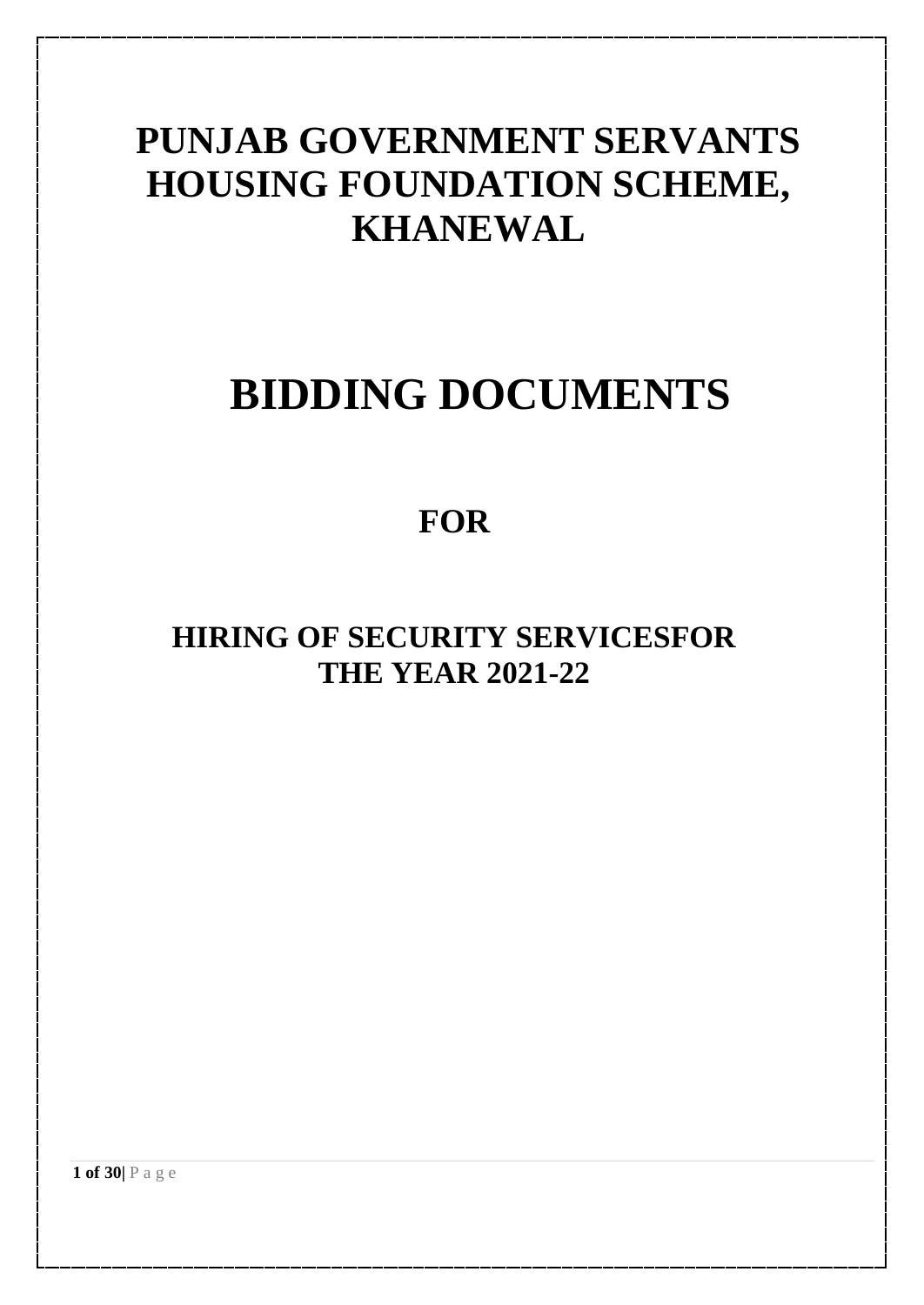## Introduction

Project Director, Punjab Government Servants Housing Foundation Scheme, Khanewal requires firms to provide Security Services for **24 Hours a day (365 days/ 7 days a week including Sunday & Holidays)** at both sites.

| Sr.No. | <b>Site/Block</b>             | No. of<br><b>Guards</b> | No of<br><b>Security</b><br><b>Supervisors</b> | <b>Total Security</b><br><b>Guards Required</b><br>including<br><b>Supervisor</b> |
|--------|-------------------------------|-------------------------|------------------------------------------------|-----------------------------------------------------------------------------------|
|        | <b>PGSHF Scheme, Khanewal</b> | 10                      | ∼                                              |                                                                                   |

The firm will be required to provide Services as per Scope of Work attached as *Annexure-I* and related equipment as per *Annexure-II*. The bids will be made on lump sum basis factoring in all the required inputs and management costs mentioning all required sites along with their timings.

## **1 Objectives**

Project Director, PGSHF Scheme, Khanewal aims to outsource security services to a reputable and capable security service provider. PD, PGSHF Scheme, Khanewal believes that the current situation leads to administration problems and undue complexities, overcoming limit the focus on public delivery.

### **2 Instruction to Bidders**

### **General Instructions**

- 1. A Bidder/ Service Provider shall be a private legally registered entity with the formal intent to enter into an agreement or under an existing agreement.
	- a. The bidder must be an active tax payer. Punjab Revenue Authority (PRA) registration, National Tax Number (NTN) and General Sales Tax Number with documentary proof shall have to be provided by bidder(s).
	- **b.** A Bidder who has been barred/ blacklisted or disqualified either by any Government/ Department/ Agency/ Authority would not be eligible to submit the Bid. **The Bidder will submit an undertaking in this regard.**
	- c. The bidder shall provide all information required in the bidding documents and documents to substantiate its claim for eligibility.
	- d. Joint Venture is not permissible.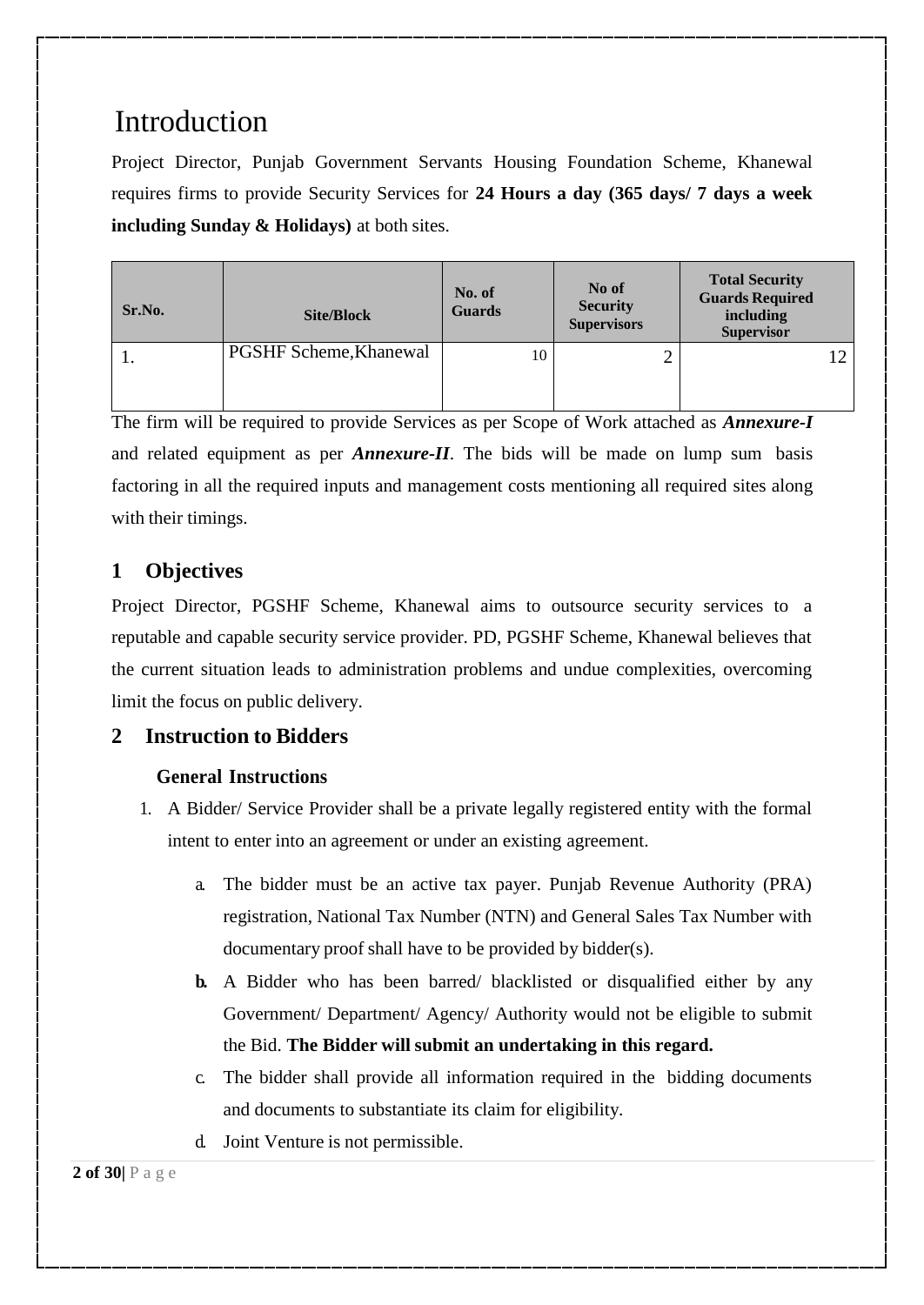- *2. Interested Bidder who intends to apply for bid shall submit envelope containing separate Technical and Financial Bid.*
- 3. At any time prior to the deadline for submission of bids, the Procuring Agency / Client, for any reason, whether at its own initiative or in response to a clarification requested by a prospective Bidder, may modify the bidding documents by amendment. Such amendment/response shall be sent to all prospective Bidders that have received the bidding documents, and shall be binding on them.
- 4. The Procuring Agency, at its discretion, may extend the deadline for the submission of bids. Amendment notice to that effect shall be communicated in the same manner as the original invitation to bid.
- 5. For the purpose of preparing the bid, the interested bidders will be allowed to visit the office to conduct survey and relevant assessments However, basic details about various offices/sites, and services timings are mentioned.
- 6. The bidders shall submit technical and financial proposals in separate sealed envelopes in sealed envelope on **10.03.2022** at **12:30 PM PST** at the Office of the Project Director, PGSHF Scheme, Khanewal at address mentioned in advertisement. In preparing the technical proposal, the bidders are expected to examine all terms and instructions included in the Documents. Failure to provide all requested information shall be at bidder's risk and may result in rejection of the proposal.
- 7. The technical proposals shall be opened on **10.03.2022** at **01:00 PM PST** on the same date in the presence of bidders and/ or their authorized representatives. Representatives shall have a signed authority letter from the bidder to be present in the bid opening and Financial Bids of successful technical bidders will be opened on **16.03.2022 at 12:00** PM.
- 8. A prospective Bidder requiring any clarification of the bidding documents may notify the Procuring Agency in writing at the Procuring Agency's address indicated in the Invitation to Bids. The Procuring Agency shall respond in writing to any request for clarification of the bidding documents, which it receives not later than **07.03.2022.** Clarifications in the bidding documents (if any) will be uploaded/circulated on the department's website.
- 9. The offer must be valid for **90 Days** from last date of submission of bids.
- **10.** There is **05 % of Bid Security of Total bid value in the name of Project Director, PGSHF Scheme, Khanewal.**
- 11. The procuring agency shall evaluate the technical proposal in a manner prescribed in the document, without reference to the price and reject any proposals that do not conform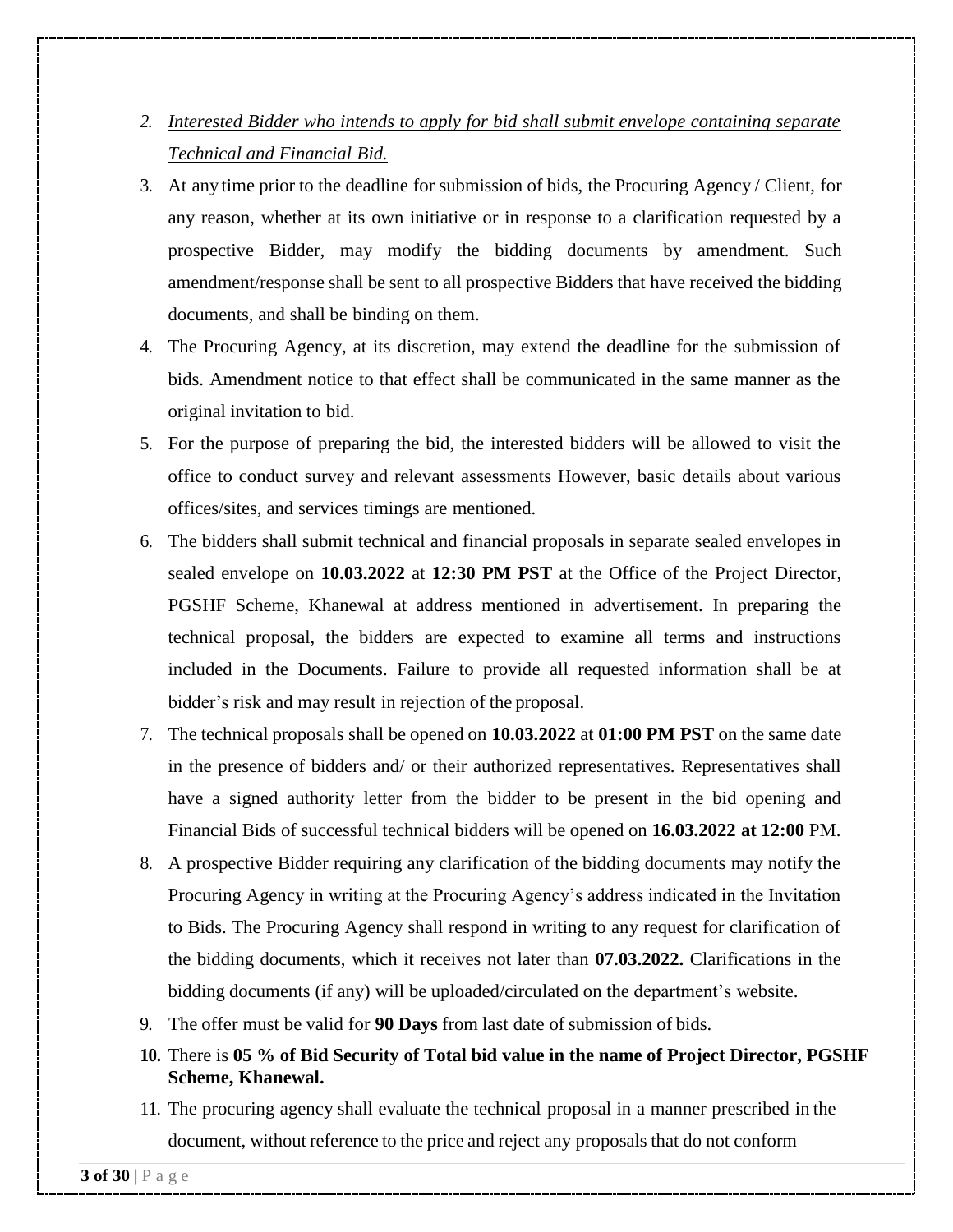to the specified requirements. The Service Provider shall provide complete detail of relevant personnel i.e., **EOBI, PESSI & Insurance documents etc**.

- 12. After submission, no amendments in the technical or financial proposalshall be permitted.
- 13. The Service Provider shall have to provide all relevant documents required for qualification. Service Provider shall have to give detail of HR, Goods etc. as per enclosed **Annexures**. Deficient documents, claims regarding HR, Supplies/equipment etc. shall not be acceptable.
- 14. After the evaluation and approval of the technical proposal, the procuring agency, shall at a time within the bid validityperiod, publicly open the financial proposals of the technically responsive bidders, on a time, date and venue announced and communicated to the bidders in advance in the presence of the bidders or their representatives. The financial bids of the technically non-responsive bidders shall be returned un-opened to the respective bidders.
- 15. The quoted prices shall be treated as firm and final in **PKR inclusive of all applicable taxes**.
- 16. The Bidder shall indicate on the Price Schedule the Unit Prices and Total Price of the Human Resource (Security Personnel etc.) it proposes to supply under the Contract.
	- a. Price Schedule is to be filled in very carefully, and **SHOULD BE TYPED**. Any alteration/ correction must be initialized.
	- b. Every page is to be signed and stamped at the bottom. The Bidder is required to offer competitive cost. All Costs must include relevant taxes and duties, where applicable. If there is no mention of taxes, the offered/ quoted price shall be considered as inclusive of all prevailing taxes/ duties. The benefit of exemption from or reduction in the GST / Services Tax or other taxes shall be passed on to the Procuring Agency.
	- c. While tendering your quotation, the present trend/ inflation in the rate of services and goods in the market should be kept in mind. No request for increase in price due to market fluctuation in the cost of services and goods shall be entertained after the bid has been submitted.
- **17.** The Bidder shall complete the Bid Form (**Annexure-IV)**
- 18. Financial proposal should be prepared using the formats attached in **Annexure-V.** Financial proposals of only the technically qualified/ responsive bidders will be opened after due notification and procedure as laid down in PPRA Rules.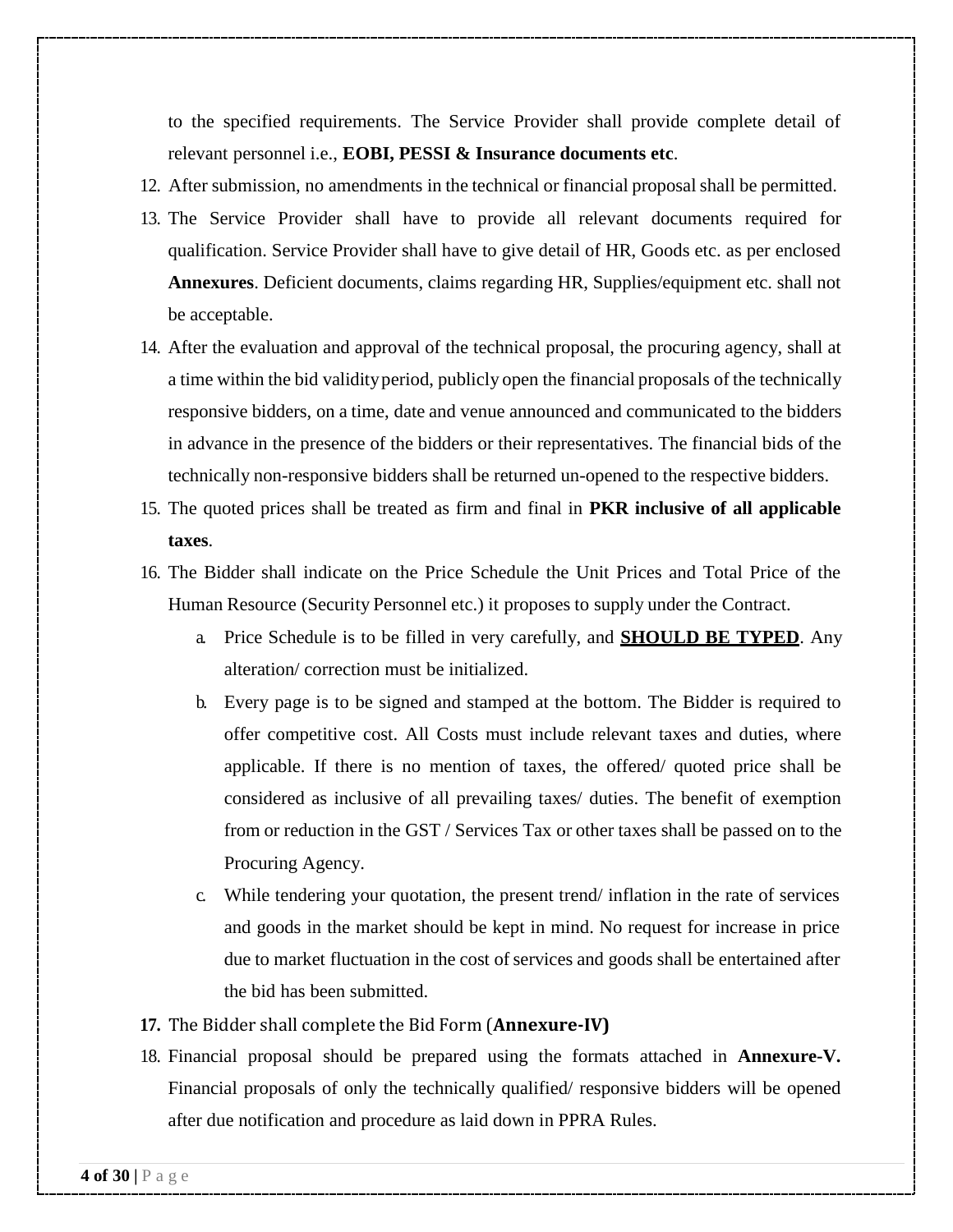- 19. Conditional discounts shall not be considered in evaluation.
- 20. The Financial Proposals should contain:
	- a. Covering Letter on Company letter-head
	- b. Human Resource Cost (Security Personnel) along with breaking-down of taxes.
- 21. The award of the contract shall be valid for **One Year** from the date of its signing. However, extension in the Contract for an **equivalent period** can be made subject to satisfactory performance of service provider as well as mutual agreement/ consent of both parties.
- 22. Intended date of commencement of services will be within **10 Days** from the date of award of the Contract.
- 23. The organization must quote the Contract Title and include the following declarations:
	- a. We have examined the information provided in your terms of reference and offer to undertake the work described in accordance with requirements as set out in the TOR.
	- b. The proposal (Technical & Financial) has been arrived independently and without consultation, communication, agreement or understanding (for the purpose of restricting competition) with any other potential investor invited to submit proposal for this contract.
	- c. We confirm that the enclosed hard copy of the technical proposal are true and have complete copies of these documents.
	- d. We confirm that Service Provider will be available to undertake the services.
	- e. We confirm that there are no personal, financial and business activities that will, or might, give rise to a conflict of interest, if we are awarded with this contract.
	- f. Subcontracting is not allowed in any case. At the time of the contract the Service Provider shall submit an undertaking on a legal paper, that the firm shall not further sub-contract/sublet services or any part thereof in respect to site/location to a third party/sub-contractor.
	- g. We confirm that the Service Provider:
		- i. Is not or have not been the subject of any proceedings or other arrangements relating to bankruptcy, blacklisting, insolvency or financial standing.
		- ii. Has not been convicted of any offence concerning professional misconduct.
		- iii. Has not been convicted of corruption including the offence of bribery.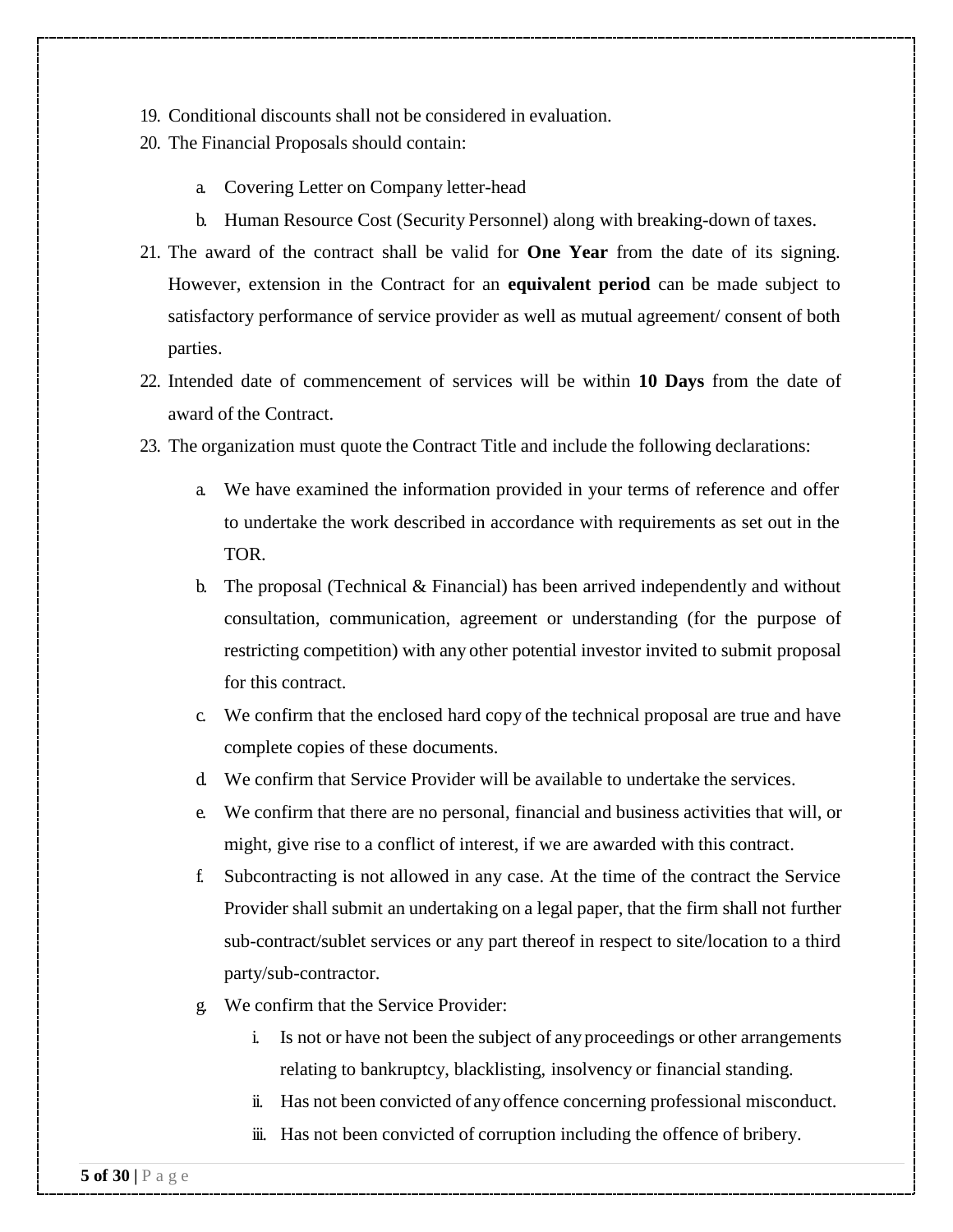- iv. We agree to bear all costs incurred by us in connection with the preparation and submission of this proposal and to bear any further pre-contract costs.
- h. I confirm that I have the authority of *[name of Service Provider's company*] to submit proposal and to clarify any details on its behalf.
- i. During evaluation of the bids, the Procuring Agency may, at its discretion, ask the Bidder for a clarification of its bid as provided in Rule 33 of PPRA 2014. The request for clarification and the response shall be in writing, and no change in the prices or substance of bid shall be sought, offered, or permitted.

#### **Bidding Method & Evaluation**

#### **Bidding Method**

According to PPRA rule 38 2(a) Single Stage Two Envelopes Bidding Procedure shall be adopted.

#### **Rejection of Bids**

- 1. The Procuring Agency may reject all bids at any time prior to the acceptance of a bid. The Procuring Agency shall upon request communicate to the Bidder who participated in the process seeking the reasons for its bid's rejection, but is not required to justify those grounds.
- 2. Notice of rejection of any or all bids shall be given promptly to the concerned Bidders that submitted bids.

#### **Performance Security**

The successful bidder shall furnish a Performance Security in the shape of a Bank Guarantee from a scheduled / recognized bank operating in Pakistan on the format attached as *Annexure IV* of the amount equivalent to **5%** of the total annual price, with *18 Months Validity* before the signing of the contract. The performance guarantee shall be renewed at least one month before its expiry in case of renewal of the contract.

#### **Bid Evaluation**

- 1. If the technical component achieves **65%**, the bid will be considered technically responsive. Those bids scoring less than 65% will not be considered for financial bid opening.
- 2. Financial bids of technically responsive bidders shall be opened at a date and time fixed and notified in advance to the bidder. The contract may be awarded to the lowest financial bid of the technically qualified bidders (bidders scoring 65% or more in the technical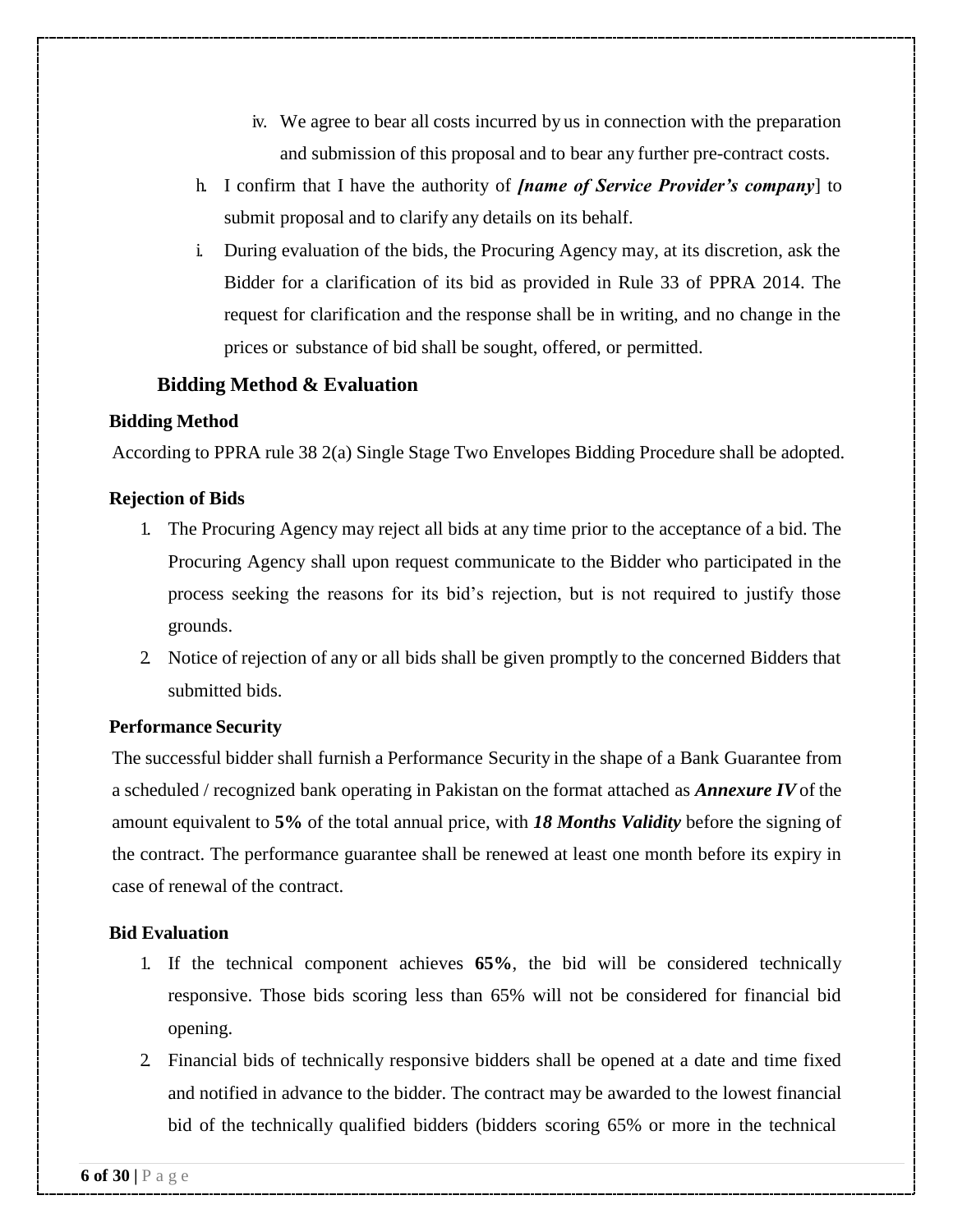Evaluation) subject to reasonability of prices. However, Procuring Agency may reject all proposals as specified in rule 35 of Punjab Procurement Rules, 2014.(Amended)

#### *Technical Evaluation*

The following evaluation factors/ criteria will be employed on **Technical Proposals**.

#### **CHECK LIST OF TECHNICAL EVALUATION CRITERIA**

The Bidder/ Service Provider must comply with all the mandatory parameters. In case of non compliance of any mandatory parameter, the bidder shall be declared as non-responsive and shall not be considered for further evaluation for marking parameters.The bidder must provide separate technical bid envelope.

- **1.** The bidder must be approved/licensed/registered by the Punjab, **Home Department** asa Security Service Provider.
- 2. The Bidder must have a valid operational license issued by the Federal/Provincial Ministry of Interior (MoI)
- 3. The Bidder must have a valid registration with **SECP** as active status.
- 4. The Bidder must have a valid **NTN** Certificate of Company.
- 5. The Bidder must have a valid registration with **EOBI** as active status
- 6. The Bidder must have a valid registration with **PESSI** as active status
- 7. The Bidder shall have a valid registration with income tax as valid filler status (companies showed in clients list must be verified from tax returns)
- 8. The Bidder must have a valid registration with PRA as valid filler status (companies showed in clients list must be verified from tax returns)
- 9. The Bidder shall have a valid membership with APSAA for the year 2022
- *10.* The Service Provider shall have to provide Under Taking of Minimum Wage on stamp paper as per*Annexure-V.*
- 11. The Service Provider shall have to provide Under Taking regarding non-backlist status on stamp paper
- 12. The Bidder shall have to clearly specify the name of scheme for which the Bidder is submitting its Bid.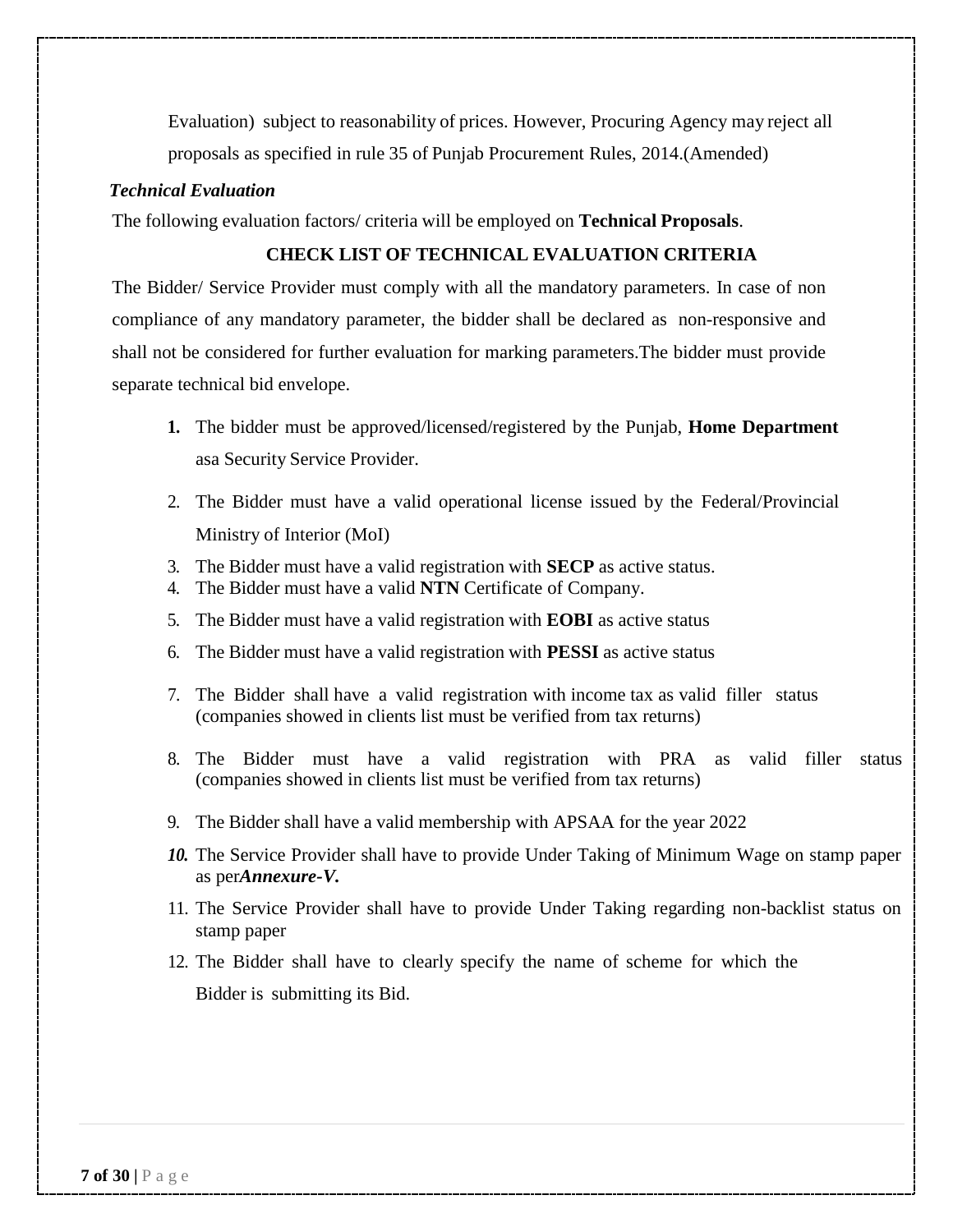### **RESPONSIVE BIDDER:**

*(Bidder complying with all mandatory parameters and obtaining 65% Marks shall be declared as Responsive. Financial Bids of only Responsive Bidders shall be opened)*

| <b>SrN</b>    |                                                |                     |              |                            |                                                             |
|---------------|------------------------------------------------|---------------------|--------------|----------------------------|-------------------------------------------------------------|
| $\bf{0}$      | Criteria                                       | <b>Parameter</b>    | <b>Score</b> | <b>Max</b><br><b>Score</b> | <b>Remarks</b>                                              |
| (I)           | <b>Experience of Firm</b>                      |                     |              |                            |                                                             |
|               | Approved licence from Home                     | Valid &             | 05           | 05                         | Must have valid active licence operational licene from      |
| a)            | Deptt, Govt of the Punjab                      | Active              |              |                            | Home Department, Govt of the Punjab                         |
|               | Operational licence from                       | Valid &             | 05           | 05                         | Must have valid active licence operational licene from      |
| b)            | Federal/Provincial Minstry of                  | Active              |              |                            | Minstry of Interior, Govt of the Punjab/Government of       |
|               | Interior (MoI)                                 |                     |              |                            | Pakistan                                                    |
| $\mathbf{c})$ | <b>Registeration from SECP</b>                 | Valid &             | 05           | 05                         | Must have valid Registeration and active status with        |
|               |                                                | Active              |              |                            | <b>SECP</b>                                                 |
| $\rm d)$      | <b>Registeration from EOBI</b>                 | Valid &             | 05           | 05                         | Must have valid Registeration and active status with        |
|               |                                                | Active              |              |                            | <b>EOBI</b>                                                 |
| e)            | <b>Registeration from PESSI</b>                | Valid &             | 05           | 05                         | Must have valid Registeration and active status with        |
|               |                                                | Active              |              |                            | <b>PESSI</b>                                                |
| f)            | Membership of APSSA                            | Valid &             | 05           | 05                         | Must have valid membership and active status with           |
|               |                                                | Active              |              |                            | <b>APSSA</b>                                                |
| g)            | <b>Relevant Projects Experience</b>            | 02-05 Nos           | 05           | 05                         | Relevant Projects means Public/Private Housing Schemes      |
|               |                                                |                     |              |                            | (Govt. Approved).                                           |
| (II)          | <b>Capacity of Firm</b>                        |                     |              |                            |                                                             |
| a)            | No.s of valid Arm Licences                     | 50-100 Nos          | 05           | 10                         | Copies of valid active licences                             |
|               |                                                | $>100$ Nos          | 10           |                            |                                                             |
|               | Nos of Ex-Army Guards                          | 25-50 Nos           | 05           | 10                         | For Ex-Army Guards , the firm must submit summary           |
| b)            |                                                | $>50$               | 10           |                            | along with name, CNIC# and Contact # or Service             |
|               |                                                |                     |              |                            | Certificate.                                                |
| $\mathbf{c})$ | Nos of Civilian Guards                         | 150-250 Nos         | 05           | 10                         | For Civilian Guards, the firm must submit summary along     |
|               |                                                | >250                | 10           |                            | with name , Contact #, CNIC# and EOBI#                      |
| (III)         | <b>Financial Strength of Firm</b>              |                     |              |                            |                                                             |
|               | Average Annual                                 | $25 - 50$<br>(M)    | 05           | 10                         | Confirmation of Average Annual turnover will be             |
| a)            | Turnover for last three                        | $>50$<br>(M)        | 10           |                            | determined from Audited Accounts of the firm and bank       |
|               | (3) Years (in Millions)                        |                     |              |                            | account certificate/statement,                              |
| (IV)          | <b>Tax Returns filing history of Firm</b>      |                     |              |                            |                                                             |
| a)            | <b>Annual Income Tax Returns</b>               | 05 Years            | 5            | 5                          | Confirmation from valid copie of returns of lastest periods |
|               | previous and latest Fy 2020-21                 |                     |              |                            |                                                             |
| b)            | Monthly PRA Tax Returns latest                 | Latest 5 of         | 5            | 5                          | Confirmation from valid copie of returns of latest periods  |
|               | 05 Returns Fy 2021-22                          | Fy2021-22           |              |                            |                                                             |
| (V)           | <b>Audit &amp; Accounts &amp; HR Trainings</b> |                     |              |                            |                                                             |
| a)            | Annual Audit Reports of                        | 01 Years            | 5            | 5                          | Audited Accounts of the firm from Chartered                 |
|               | Financial Accounts Fy 2020-21                  |                     |              |                            | Accountants firm for latest periods,                        |
| b)            | Annual Trainings of Security                   | $>50$               | 5            | 5                          | List of latest security staff trainings                     |
|               | <b>Staff from Approved Centres</b>             | Employees           |              |                            | certificates must be provided                               |
| $\mathbf{c})$ | Undertaking of Non Blacklisting &              | Mandatory on        | 5            | 5                          | Undertaking of Non Blacklisting and Minimum                 |
|               | Minimum wages on Stamp paper                   | <b>Stamp Papers</b> |              |                            | wages must be on stamp papers worth of Rs.100/-             |
|               | <b>Total</b>                                   |                     |              | <b>100</b>                 |                                                             |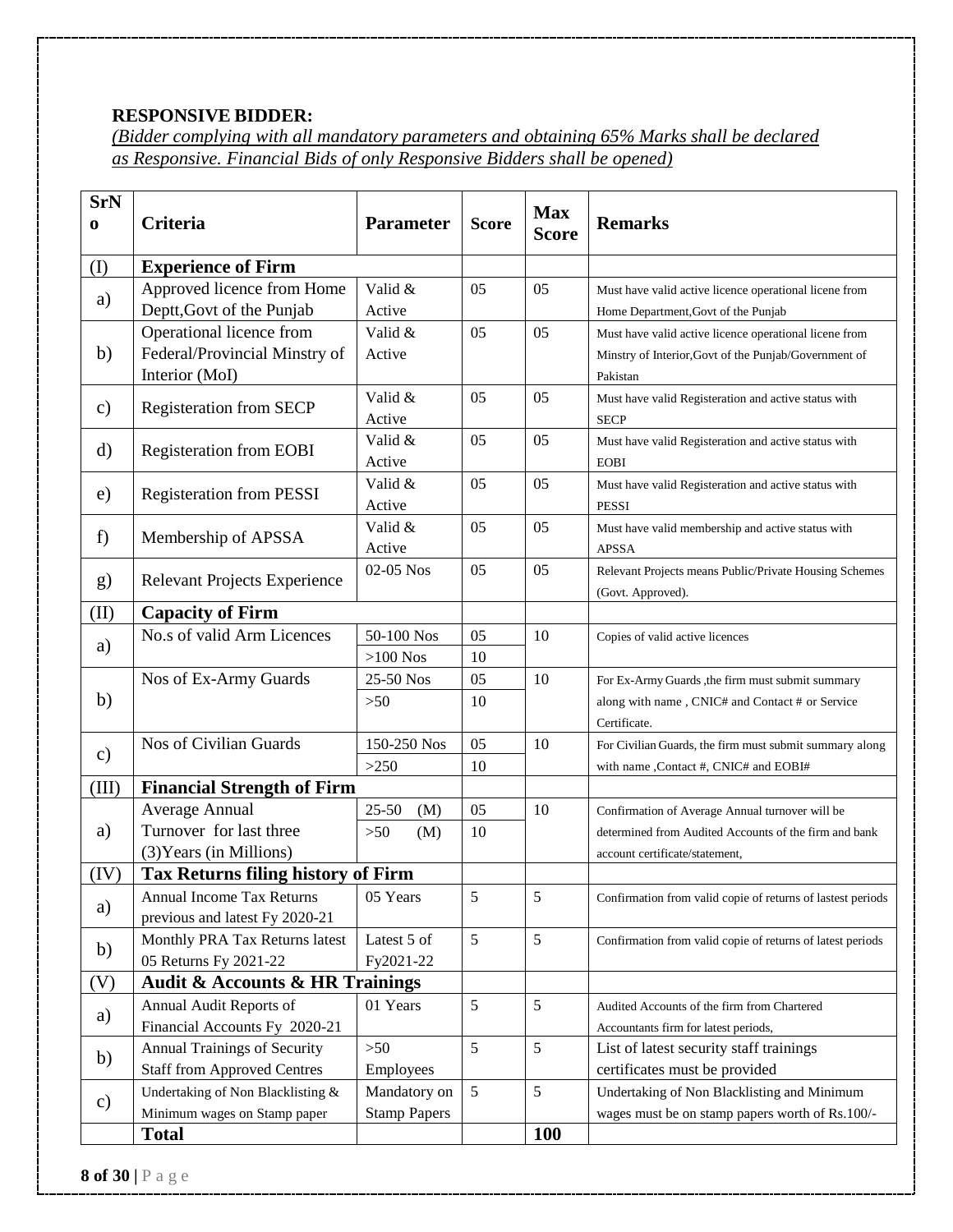#### *Financial Evaluation*

The financial evaluation of the bid shall be according to the financial evaluation as given in **Annexure-III**. Incomplete bids shall stand rejected.

#### **Redressal of Grievances**

- 1. The Procuring Agency shall constitute a committee, according to Rule 67 of Punjab Procurements Rules 2014, comprising odd number of persons, with proper powers and authorizations, to address the complaints of bidders that may occur during the procurement process.
- 2. Any bidder feeling aggrieved by any act of the Procuring Agency after the submission of their bid may lodge a written complaint concerning his grievances not later than **10 Days** after the announcement of Bid Evaluation Report.
- 3. The committee shall investigate and decide upon the complaint as per rule 67 of PPRA-2014.
- 4. Mere fact of lodging of a complaint shall not warrant suspension of the procurement process.

#### **General Conditions of Contract (GCC)**

#### **Approach & Methodology**

The Bidder shall explain his plan for performing the security services as per the terms of the references and overall scope of this document.

#### **Roles & Responsibilities**

#### **Primary Responsibilities of the Firm**

Bidder shall provide operation and management of security services, security personnel, patrol and related services as set forth in this document. The services contracted include, but are not limited to, the following:

- 24. Security Clearance of the staff provided to procuring agency will be the responsibility of Service Provider.
- 25. The service provider shall provide Security Services 24 Hours per day (02 shifts), for the contract period as per the requirement set out in the Service Specific Specificationsand relevant to the delivery of desired security services.
- 26. The firm must abide by the prevailing labour and Security laws including but not limited to Minimum wages, Insurance, Social Security and EOBI. The Procuring Agency reserves the right to seek proof if the same is being paid to the personnel, the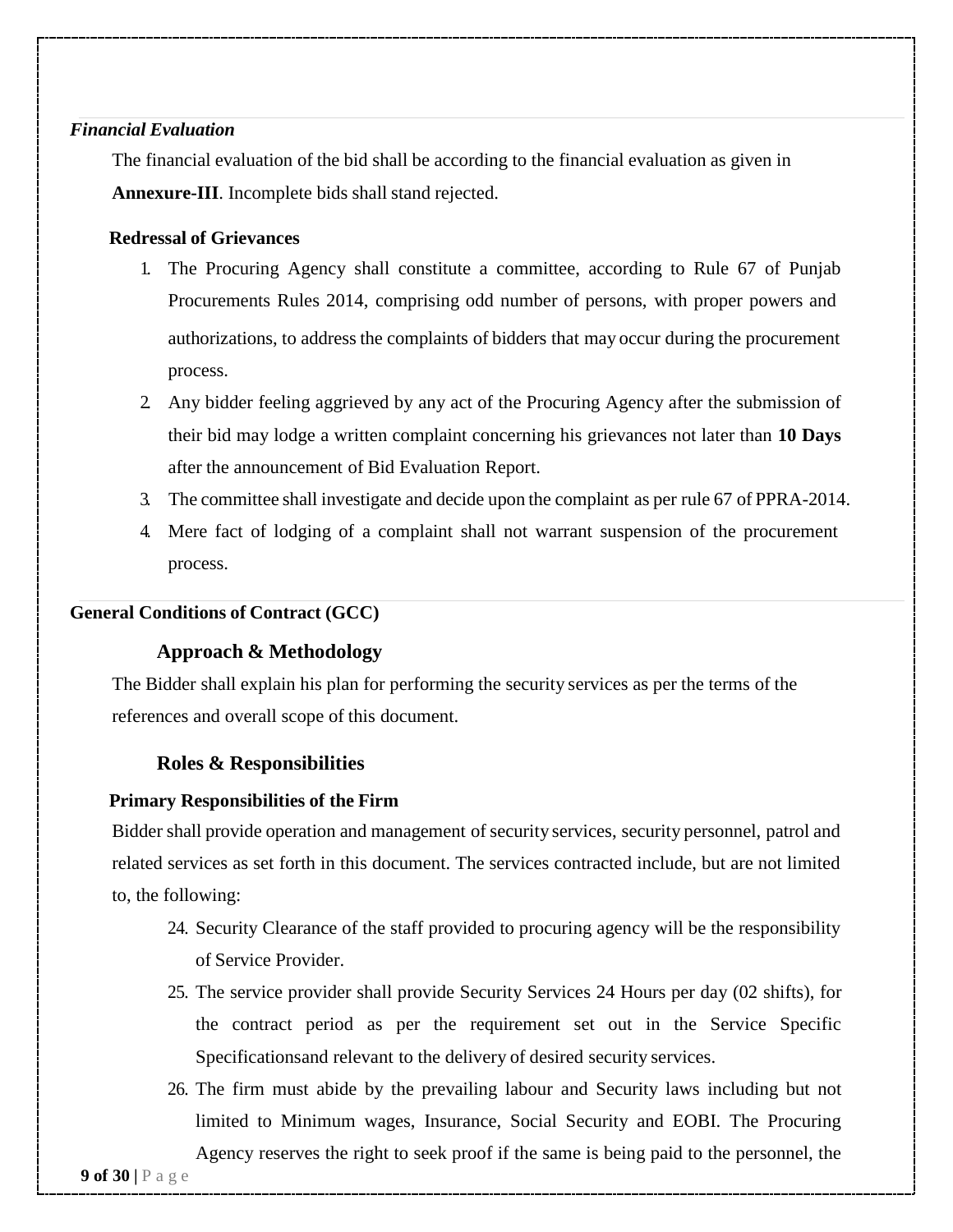failure of which can lead to the Termination of the Contract, forfeiture of Security money and remaining invoices amounts may be distributed to Security Staff of the firm.

- 27. The firm must provide uniform-kits, shoes, identification cards; personal protective equipment, fire arm etc. to its entire staff deployed at the office and ensure proper maintenance of it. Further the Service Provider shall provide licensed arms to Security Personnel as specified in *Annexure-II*. All staff would be required to be in clean uniform at all times.
- 28. Ensure 100% staff attendance, required as per contract with client wing.
- 29. Provide the required equipment mentioned in *Annexure-II*. The successful bidder shall have to make all this equipment physically available in the office before starting the work and these should always remain in working condition during the period of contract.
- 30. The service provider will ensure that the no smoking environment rules in the office are respected. Violations will attract a fine as per Govt. instruction for each violation.
- 31. The security personnel shall be employed by the service provider as per requirements of the Procuring Agency.
- 32. Security supervisors shall ensure attendance of security staff at sites and submission of daily attendance sheet to focal person office (nominated by the client) not later than 04:00 PM. Night Supervisor must submit attendance sheet of night staff to focal person before 10:00AM.Non-submission of daily attendance sheet of shift will be considered as 50% absent and will be deducted from the bill/invoice.
- 33. Focal person may surprise visit or along with supervisor to check the attendance and alertness of staff. He may report his observation to Project Director of scheme and that will be dealt according to contract document/agreement.
- 34. Security supervisors must have their own motorbikes for daily visits at sites and visit and attendance reports must be submitted to focal person on regularly basis during office hours.
- 35. All applicable Taxes will be deducted as per FBR & PRA Rules and Procedures. Any discrepancy in tax calculation/deduction must be informed in writing to client within 3 days after receipt of payment against invoice/bill. No any claim/adjustment from the client will be accepted after payment of tax in Government Treasury.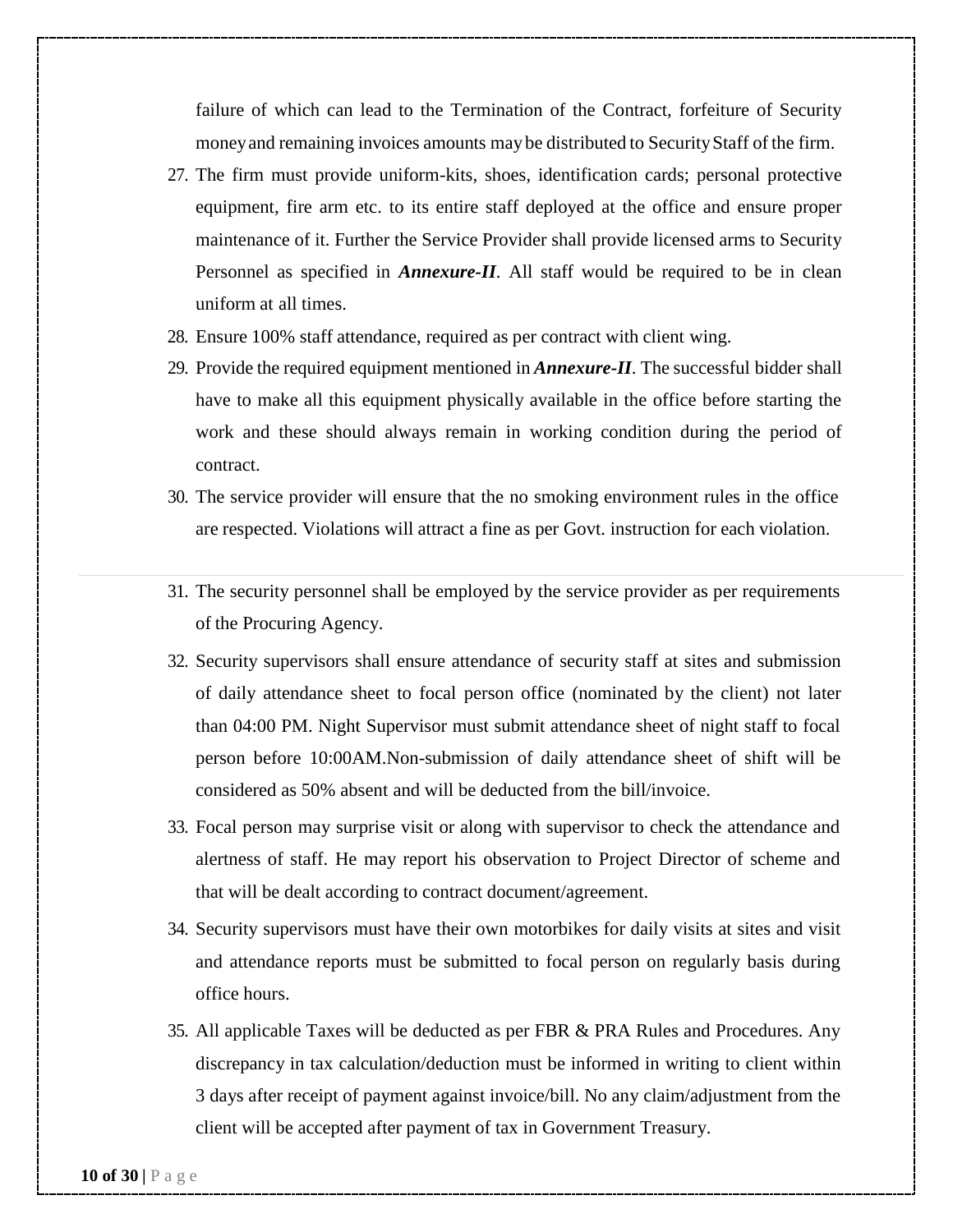36. Mode of payment will be Cross Cheque favoring to service Provider Company on their official address via courier/postal services or delivery to authorized representative of service provider.

#### **Fines & Penalties**

- a. It should be the responsibility of service provider to provide the required number of HR as mentioned in Scope of Services *(Annexure-I)*. Penalty of Rs. 500 per head per day shall be imposed for everymissing personnel that was required to stay on duty for that particular day. However, the Security of the premises shall be the responsibility of the Service Provider.
- b. In case of non-maintenance / out of order / out of stock of Security Equipment, penalties will be imposed *as per Annexure-II*.
- c. The service provider will be responsible for paying ruminations to his employees deputed on this project within the first 10 days of every month. Such payment will not depend on

the payments made by the Department to the service provider. The service provider will pay his employees from his own resources. Any protest or strike or misconduct observed by the security personnel etc. will be considered a breach of contract and a minimum fine of Rs.5000 will be imposed for every incidence and will be doubled every 24 hours. However, the incidence shall be evaluated by the administration of PGSHF Scheme and its decision shall be acceptable to the firm. If the strike continues for more than 5 days, the process for termination of contract may be initiated after the generation of an official reportby the designated authority.

- d. The service provider shall ensure that no member of the staff takes financial compensation or benefit from the staff or public of any sort. A minimum fine of Rs.5000 shall be levied for every instance of a written report submitted to PD,PGSHF Scheme, Khanewal.
- e. In case of any staff is found without uniform penalty of Rs. 300 will be charged for each staff for that particular day.
- f. Procuring agency may desire to replace any personnel without any reason and failure to do so shall be considered a breach of contract and a minimum penalty of Rs.5000 will be imposed for every such incidence.
- g. In case any of service provider's personnel deployed under this work order is not present at his assigned place (arrive late or leave early) during inspection, it will be treated as absence and penalty of Rs. 500/- per vacant point per shift be deducted from the service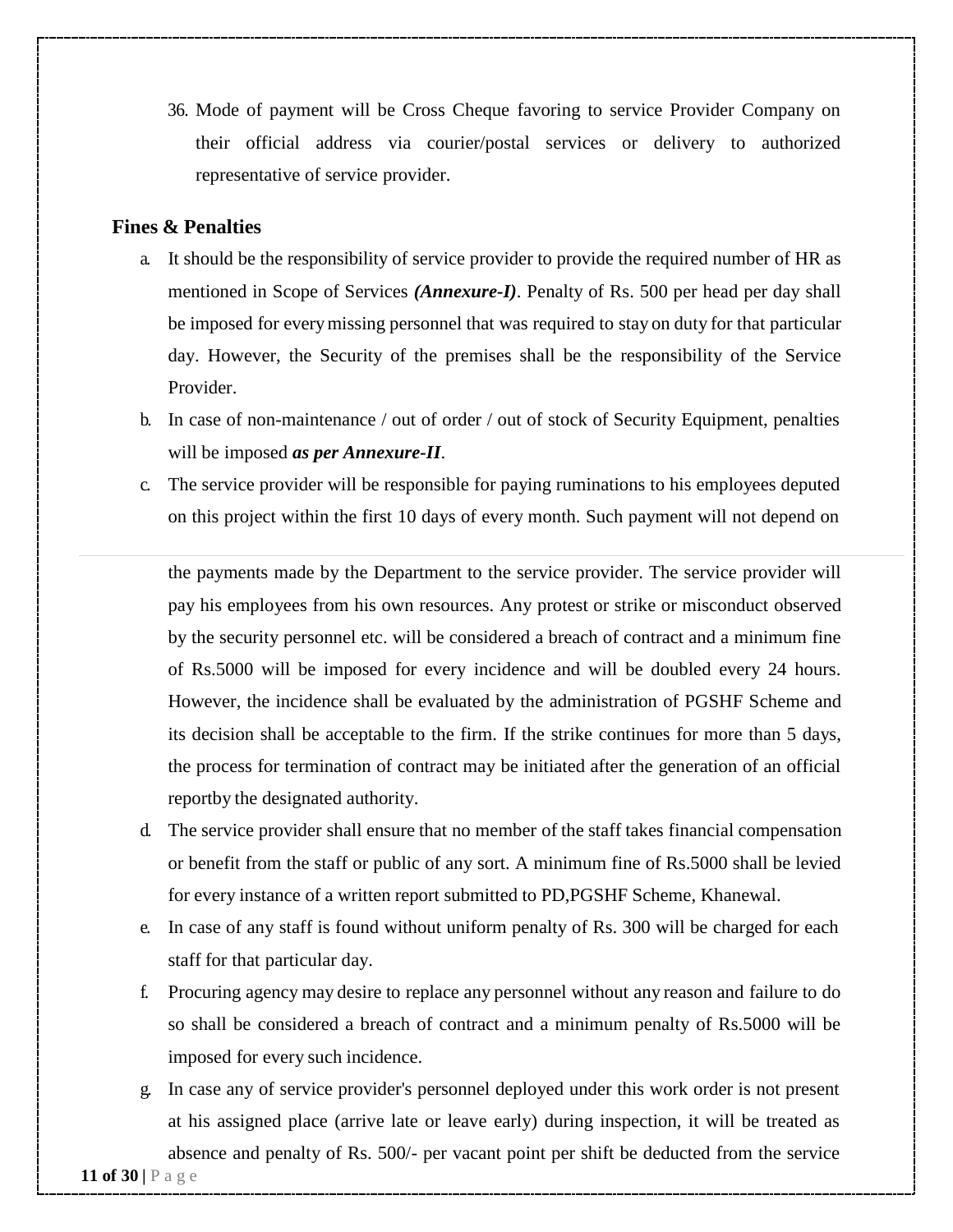provider's bill.

- h. In case a security incidence occurs due to gross negligence or unsatisfactory performance of the service provider, the client reserves the right to withhold performance security or recover the damages, occurred to the property of the client or the people visiting the scheme due to such negligence of the service provider, from the invoice of service provider or do both.
- i. The amount of the penalty will be imposed / approved / recommended by PD,PGSHF Scheme Khanewal.

#### **Responsibilities of the Client**

- 1. Facilitate the service provider in smooth provision of services.
- 2. Periodical performance monitoring of the service provider through a designated officer for each site.
- 3. Timely payment of service provider invoices after generation of monthly report.
- 4. Provide office space/ storage for equipment and miscellaneous tasks by the Service Provider.

#### **General Guidelines**

- 1. In the event of any illness/ injuries resulting from any accident to their staff, the service provider shall take all responsibility for the same and provide necessary compensation towards medical care and meeting all medical expenses incurred for the same without making Procuring Agency a party to it.
- 2. In case of anylabour disputes regarding their employees, resolve the same at the earliest to ensure scheduled work is completed satisfactorily and on time.
- 3. No employer employee relationship between staff and facilitymanagement staff shall be maintained.
- 4. Ensure that all staff assigned to the offices be adequately immunized against all types of communicable diseases and periodically monitored through health check-ups.
- 5. The services provider shall provide the names, address, age and a fresh medical certificate of the workers to be deployed at the offices well in advance (a week).
- **6.** The age limit of the provided staff shall be in the following range.

#### Security Personnel - **25 Years and above**

The Procuring Agency reserves the right to direct the service provider for replacement of Security Personnel and the service provider shall be bound to do the same. Non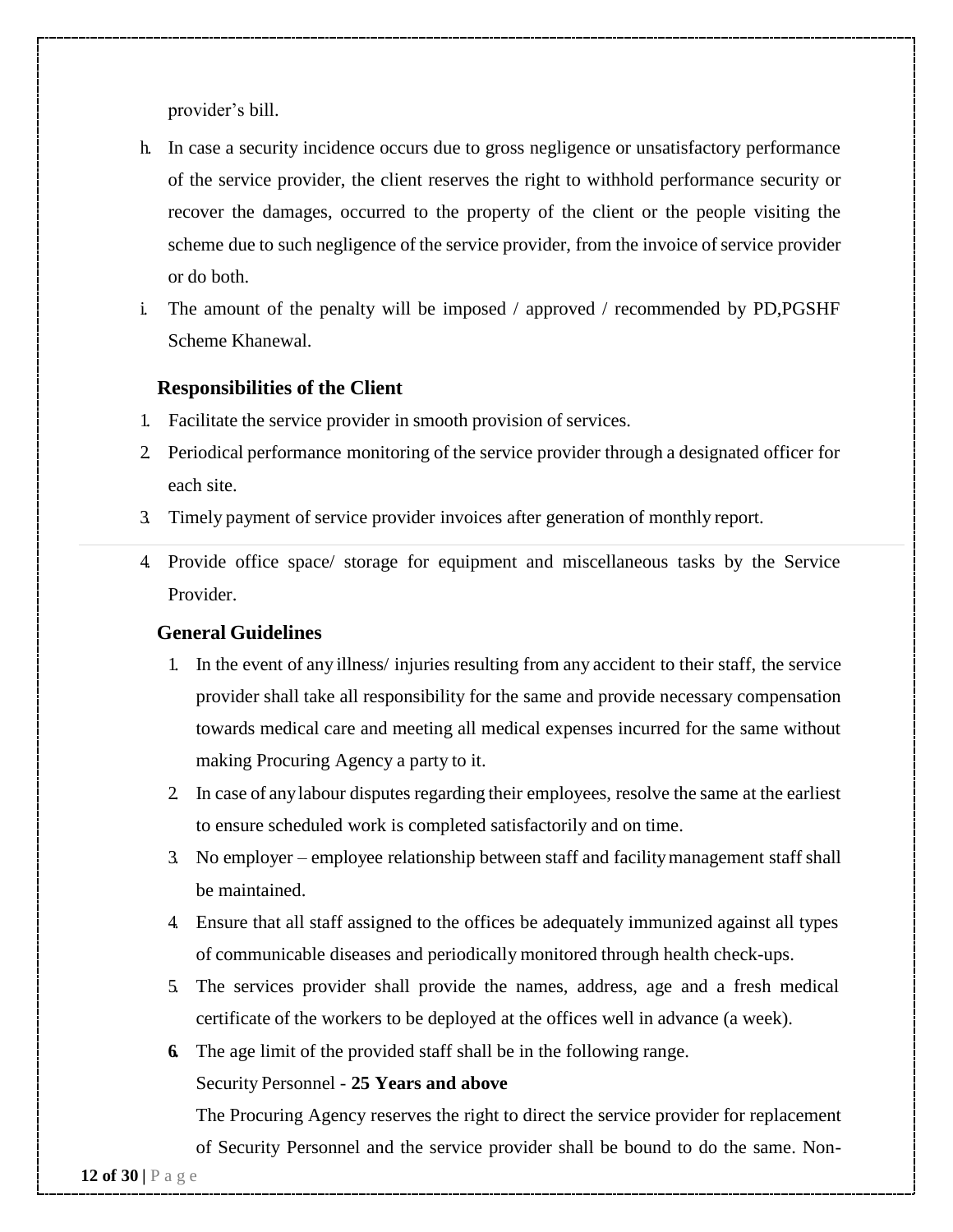compliance may result in punitive action against the Service Provider.

#### **Force Majeure**

- 1. For the purposes of this Contract, "Force Majeure" means an event which is beyond the reasonable control of a Party and which makes a Party's performance of its obligations under the Contract impossible or so impractical as to be considered impossible under the circumstances.
- 2. The failure of a Party to fulfill any of its obligations under the contract shall not be considered to be a breach of, or default under, this Contract insofar as such inability arises from an event of Force Majeure, provided that the Partyaffected bysuch an event (a) has taken all reasonable precautions, due care and reasonable alternative measures in order to carry out the terms and conditions of this Contract, and (b) has informed the other Party as soon as possible about the occurrence of such an event.
- 3. Any period within which a Party shall, pursuant to this Contract, complete any action

or task, shall be extended for a period equal to the time during which such Party was unable to perform such action as a result of Force Majeure.

#### **Termination of the Agreement**

- a. Without prejudice to any other available rights / remedies, the Procuring Agency shall have the right to terminate this agreement at its option for any reason specifically provided hereunder or otherwise in case of any breach of this agreement by Service Provider.
- b. The performance of services by the Service Provider under this agreement shall remain under observation during the whole period of the agreement, in case the services are found unsatisfactory, below the specified standard or non-performance due to strike of the Service Provider staff / manpower, this contract shall be terminated by the Procuring Agency at any time with immediate effect.
- c. In such events e.g. non-performance due to strike or violation of contract, the Service Provider shall be **Blacklisted** as per the prevailing PPRA rules and performance security will be en-cashed.
- d. Notwithstanding anything contained in this agreement, each party shall have the right to terminate this agreement upon **30 Days** written notice to the other party and upon written/ recorded reasons for the same.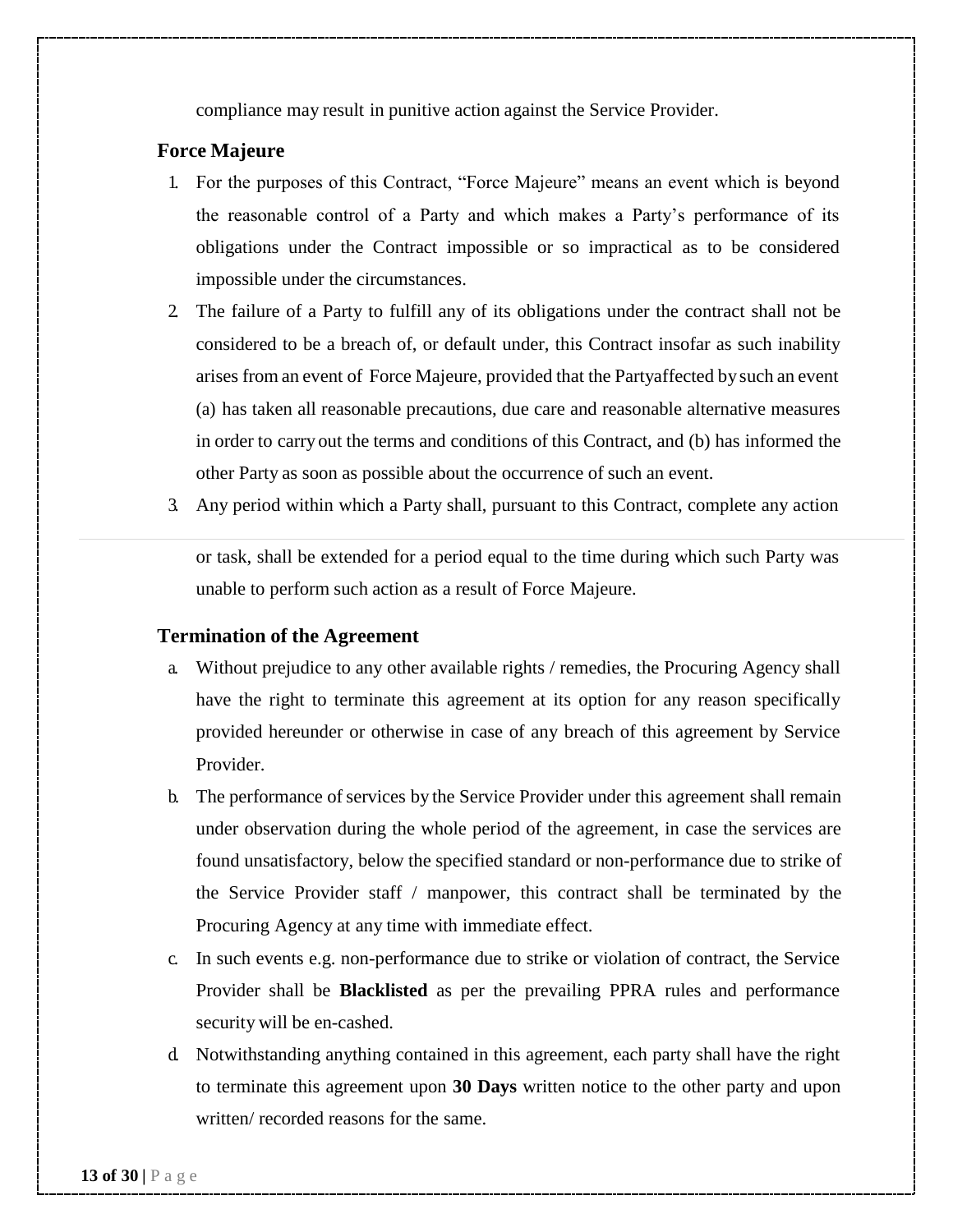- e. The Procuring Agency shall be entitled to terminate this agreement forthwith at any time upon serving notice in the event of misconduct either on the part of the Service Provider or its employees or non-performance of responsibilities and services by the Service Provider.
- f. The termination shall be without prejudice to the acquired rights and liabilities of either party prior to termination.

#### **Arbitration and Resolution of Disputes**

- 1. The Procuring Agency and the Supplier shall make every effort to resolve amicably by direct informal negotiation any disagreement or dispute arising between them underor in connection with the Contract.
- 2. If, after thirty (30) days from the commencement of such informal negotiations, the Procuring Agency and the Supplier have been unable to resolve amicably a Contract dispute, either party may require that the dispute be referred to the Arbitrator for resolution through arbitration.
- 3. In case of any dispute concerning the interpretation and/or application of this Contract shall be settled through arbitration. The arbitrator will be appointed with mutual consent of both the parties. The decisions of the Arbitrator shall be final and binding on the Parties.

#### **Renewal of Contract**

- a. The contract between the Procuring Agency and the Service Provider can be extended further up to another term / terms on the same terms  $\&$  conditions. The annual renewal shall be based on the following (not limited to) conditions:
	- 1. Mutual consent of both parties
	- 2. Performance review of the service provider dully signed byHead of the site.
	- 3. Approval of Competent Authority i.e. Project Director, PGSHF Scheme, Khanewal.
	- 4. Renewal of the performance security by the service provider.

### **3 Special Conditions of the Contract (SCC)**

1. The service provider shall be liable to pay compensation for any loss and damage caused to the property of the Procuring Agency or its staff by the Service Provider or its workers.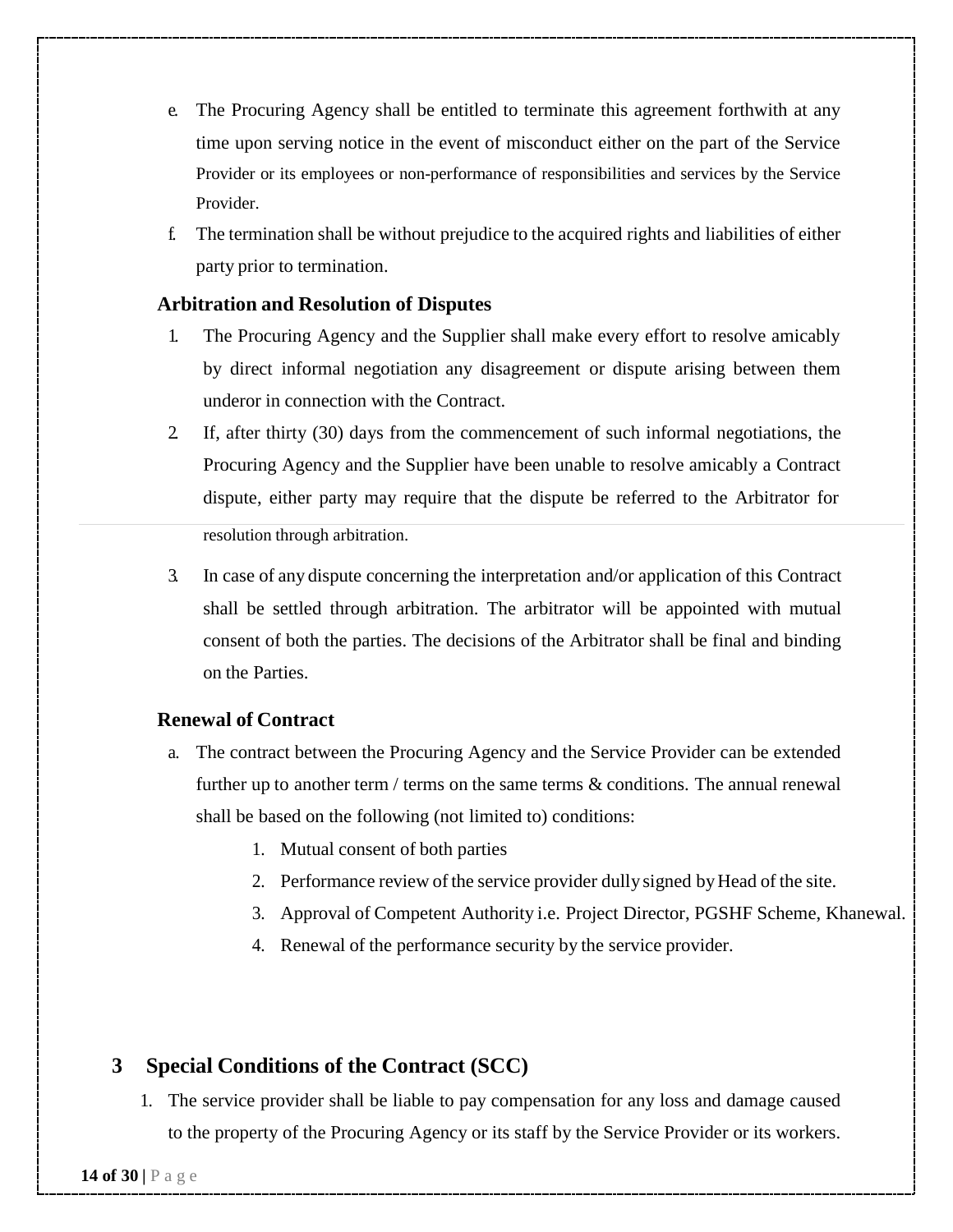The Service Provider can also partner with an insurance company that will pay to compensate for the damage on behalf on the Service Provider.

- 2. The Service Provider shall be entirely responsible for the conduct of its staff and in case of anycomplaint against anystaff, Service Provider will be under obligation to take necessary action to replace any staff (under the clause of persona non grata) when instructed in writing by the Focal Officer appointed by the client. The Service Provider shall observe all the laws and will responsible for any prosecution or liability rising from breach of labour laws. The Client shall not be responsible for any such action with regard to staff on the rolls of the Service Provider whatsoever.
- 3. In such circumstances when the service provider is unable to provide the required services, the client has the right to withhold payment and procure the services of any other service provider for the same financial amount.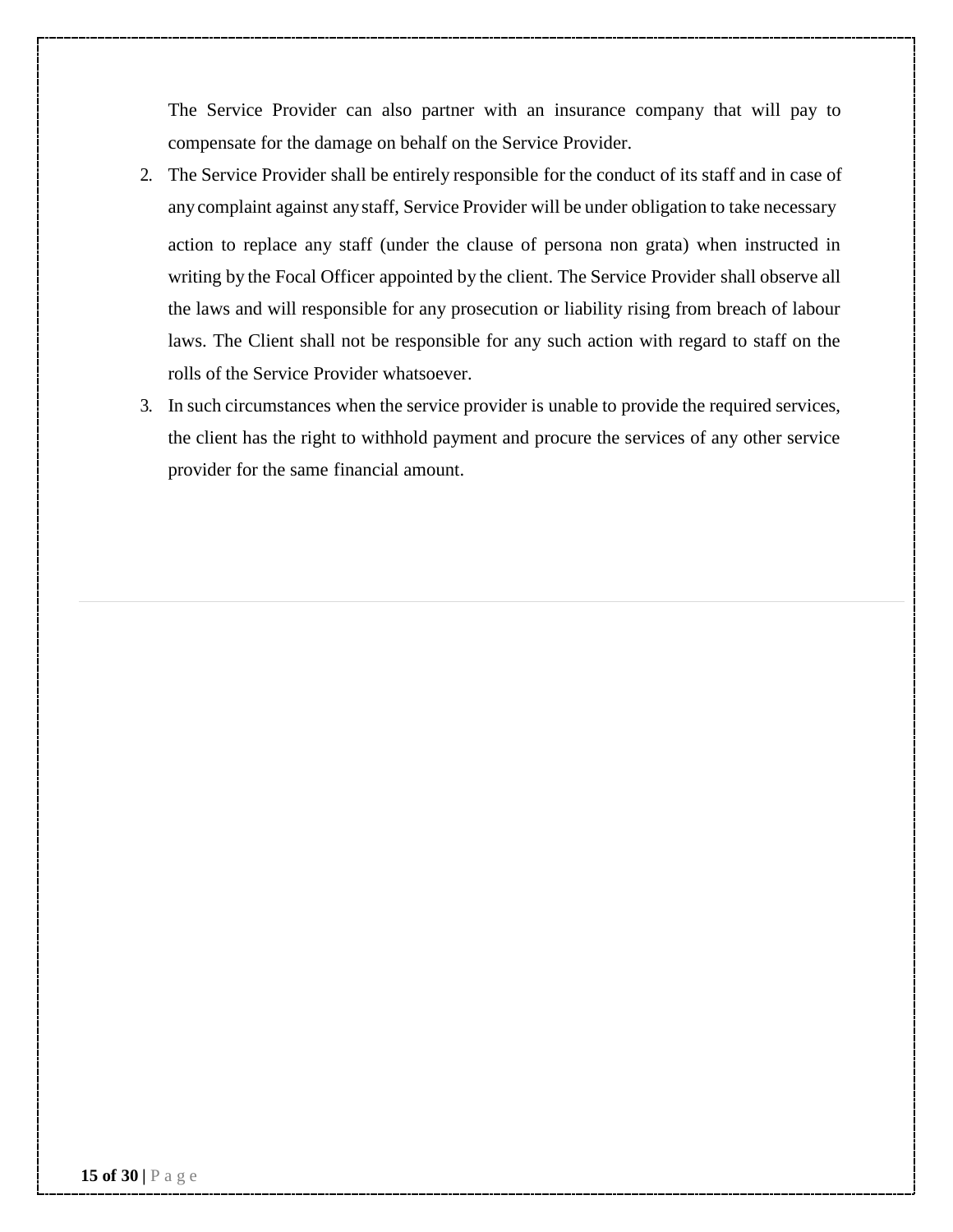## **CONTRACT FORM**

**This Contract** (hereinafter called as "Contract") is made at Khanewal the 2020, between on the one hand, **Project Director,PGSHF Scheme,Khanewal** (hereinafter referred to as the *"Procuring Agency"*) (which expression shall include successors, legal representatives and permitted assigns) of the First Part

#### **AND**

on the other hand, **M/s (***Firm Name***).** a firm registered under the laws of Pakistan and having its registered office at **(***Address***)** acting through its (hereinafter called the *"Service Provider"*) (which expression shall include successors, legal representatives and permitted assigns) of the Second Part.

#### **WHEREAS**

- **a)** Project Director,PGSHF Scheme,Khanewal invited the bids/tender for Hiring of firms for the provision of Security Services for PGSHF Scheme thereafter in which the Service Provider also participated and was declared as Lowest Evaluated Responsive Bidder.
- **b)** The service provider having represented to the Procuring Agency that they have the required professional skills and personnel and technical resources have agreed to provide the services on terms and conditions set forth in this Contract as defined in the General Conditions / Special Conditions of the Contract and the Scope of services (hereinafter called as "Services")
- **c)** The procuring agency in response thereof after conducting need analysis has decided to procure the Services of Security and Parking for an amount PKR (Amount in Words and Words).

#### **NOW THIS CONTRACT WITNESSETH AS FOLLOWS:**

- **1.** In this Contract words and expressions shall have the same meanings as are respectively assigned to them in the General Conditions of this Contract hereinafter referred to as "Contract":
- **2.** The following documents shall be deemed to form and be read and construed as integral part of this Contract, viz:
	- **a.** the General Conditions of Contract;
	- **b.** the Special Conditions of Contract;
	- **c.** the Procuring Agency's Notification of Award;
	- **d.** the scope of work;
	- **e.** the Bid & its clarifications.
		- **f.** any other documents deem appropriate
- **3.** In consideration of the payments to be made by the Procuring Agency to the Service Provider as hereinafter hereby covenants with the Procuring Agency to provide the Services and to remedy defects therein in conformity in all respects with the provisions of this Contract.
- **4.** The Procuring Agency hereby covenants to pay the Service Provider in consideration of the provision of the Services and the remedying of defects therein, the Contract Price or such other sum as may become payable under the provisionsof this Contract at the time and in the manner prescribed by this Contract.
- **5.** *[The Service Provider]* hereby declares that it has not obtained or induced the procurement of anyContract, right, interest, privilege or other obligation or benefit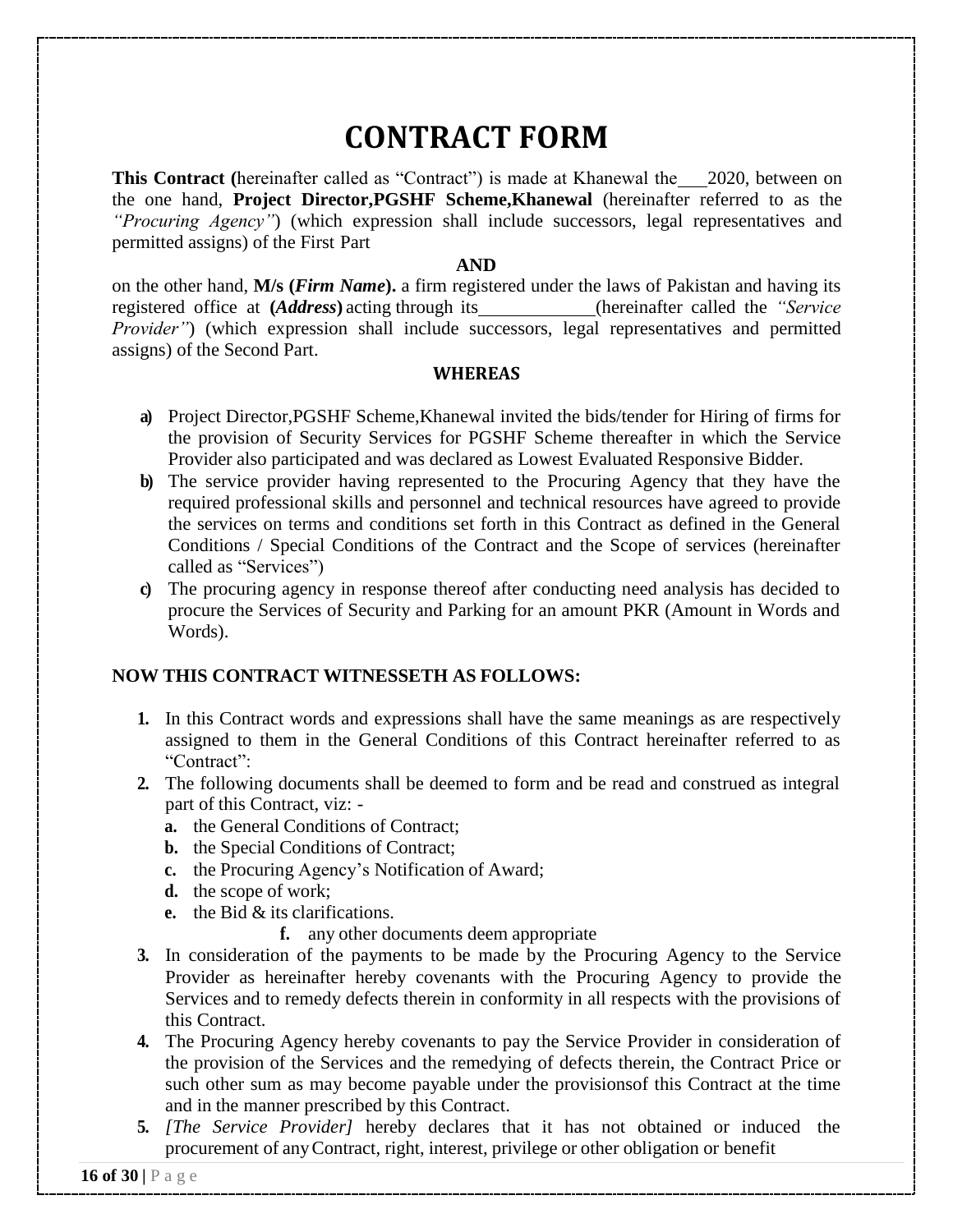from Government of the Punjab or anyadministrative subdivision or agency thereofor any other entity owned or controlled by it (Government of the Punjab) through any corrupt business practice.

- **6.** Without limiting the generality of the foregoing, [Service Provider] represents and warrants that it has fully declared the brokerage, commission, fees etc. paid or payable to anyone and not given or agreed to give and shall not give or agree to give to anyone within or outside Pakistan either directly or indirectly through any natural or juridical person, including its affiliate, agent, associate, broker, consultant, director, promoter, shareholder, sponsor or subsidiary, any commission, gratification, bribe, finder's fee or kickback, whether described as consultation feeor otherwise, with the object of obtaining or including the procurement of a Contract, right interest, privilege or other obligation or benefit in whatsoever formfrom Government of the Punjab, except that which has been expressly declared pursuant hereto.
- **7.** *[The Service Provider]* certifies that has made and shall make full disclosure of all agreements and arrangements with all persons in respect of or related to the transaction with Government of the Punjab and has not taken any action or shall not take any action to circumvent the above declaration, representation or warranty.
- **8.** *[The Service Provider]* accepts full responsibility and strict liability for making anyfalse declaration, not making full disclosure, misrepresenting facts or taking any action likely to defeat the purpose of this declaration, representation and warranty. It agrees that any Contract, right, interest, privilege or other obligation or benefit obtained or procured as aforesaid shall, without prejudice to any other right and remedies available to Government of the Punjab under any law, Contract or other instrument, be void able at the option of Government of the Punjab.
- **9.** Notwithstanding any rights and remedies exercised by Government of the Punjab in this regard, *[Service Provider]* agrees to indemnify Government of the Punjab for any loss or damage incurred by it on account of its corrupt business practices and further pay compensation to Government of the Punjab in an amount equivalentto ten time the sum of any commission, gratification, bribe, finder's fee or kickbackgiven by *[Service Provider]* as aforesaid for the purpose of obtaining or inducing the procurement of any Contract, right, interest, privilege or other obligation or benefit in whatsoever form from Government of the Punjab.
- **10.** In case of any dispute concerning the interpretation and/or application of this Contract shall be settled through arbitration. The decisions taken and/or award made by the Arbitrator shall be final and binding on the Parties.
- **11.** The Contract shall not constitute a partnership between the parties and that the *Service Provider* shall not in any manner represent itself as agent or authorized representative of the Procuring Agency of the Government of the Punjab etc. or be considered as such included.
- **12.** This Contract shall be governed by the laws of Pakistan and the courts of Pakistan shall have exclusive jurisdiction.

IN WITNESS Whereof the Parties hereto have caused this Contract to be executed at (the place) and shall enter into force on the day, month and year first above mentioned.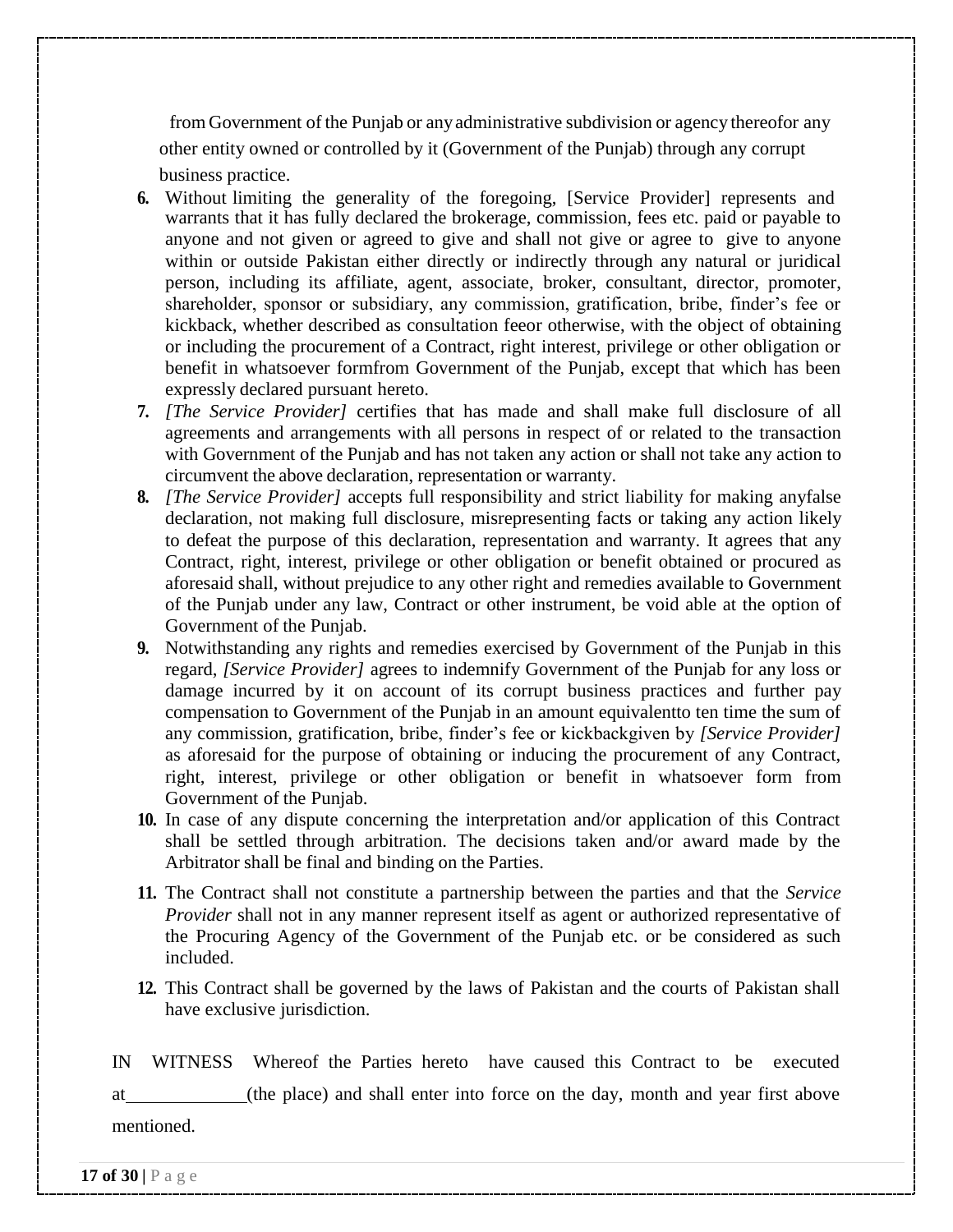**Sign/ Seal by the Supplying firm Witness Sign/ Seal by Procuring Agency 1. 2. 1. 2.**

**Note: 1. In case of alliance; all the firms have to sign this document jointly along with Procuring Agency, as all firms will bear equal responsibility in execution of the contract.**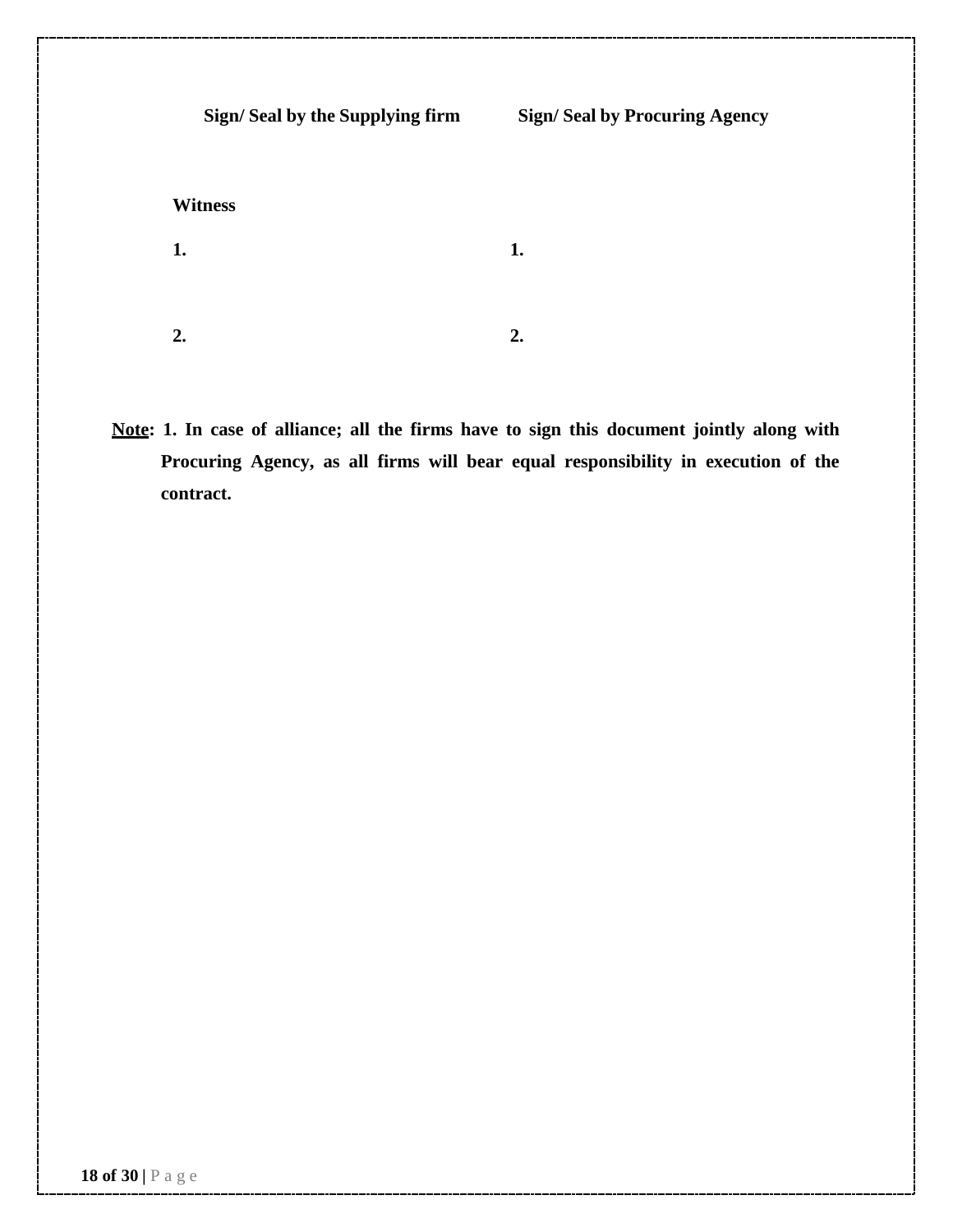#### *Annexure-I*

#### **(Scope of Services/Terms of Reference)**

#### **ContextualInformation**

Project Director,PGSH Scheme,Khanewal requires Security Services for PGSH Scheme as specified below. The need for Human resource vis-a-vis associated goods for security purposes may be increased or decreased by procuring agency. However, the quoted prices including all applicable taxes shall remain the same.

#### **Scope of Services**

Project Director,PGSHF Scheme, Khanewal requires firms to provide Security Services for **24 Hours a day (365 days/ 7 days a week including Sunday & Holidays)** for the agreement period as per following details;

| Sr<br>No. | <b>Scheme</b>          | No. of<br><b>Guards</b> | No of<br><b>Security</b><br><b>Supervisors</b> | <b>Total Security</b><br><b>Guards</b><br><b>Required</b><br>including<br><b>Supervisor</b> |
|-----------|------------------------|-------------------------|------------------------------------------------|---------------------------------------------------------------------------------------------|
| 1.        | PGSHF Scheme, Khanewal | 10                      | ↑<br>∠                                         |                                                                                             |

#### **Operational Responsibilities:**

- 1. Control unauthorized access to Office territory.
- 2. Ensure protection of the personnel's & property of the Officer.
- 3. Prevent trespass with/without arms.
- 4. Prevent the entry of unauthorized persons and unauthorized vehicle inside the premises of office.
- 5. In case of any incident such as theft, robbery, fight, accident inside the office, it is the responsibility of the service provider to coordinate/assist with designated office focal person in lodging of FIR, legal proceeding etc.
- 6. Check entry and exit of the personnel, if required screen / inspect visitors/staff and their baggage, conduct body check (with the metal detector) to identify and take away sharp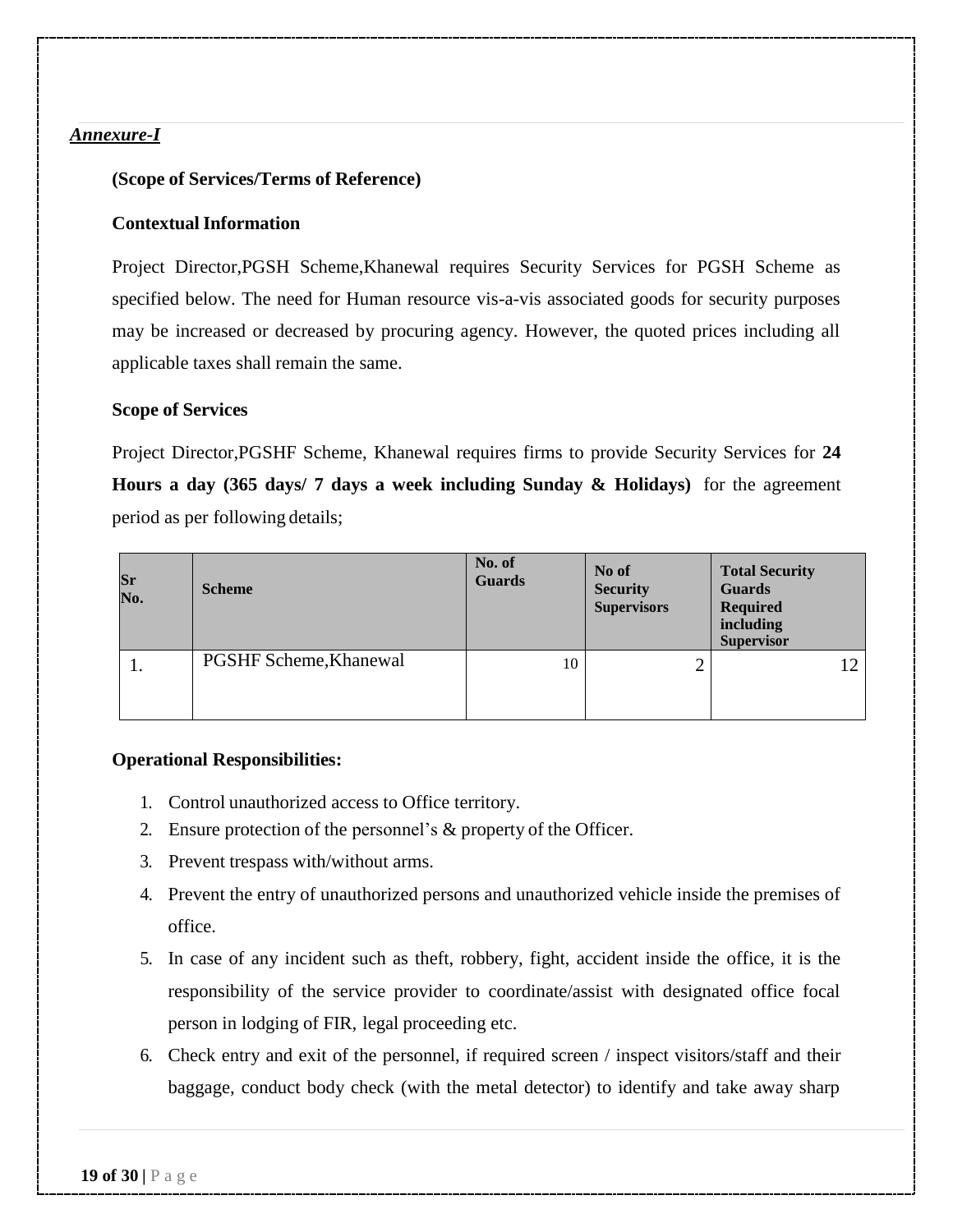instruments, flammable stuff. Perform suppression and removal of invaders, demonstrators and unauthorized entrants. Service Provider shall deploy walk-through gates at entry points(whenever and where required).

- 7. Recognize and respond to security threats or breaches.
- 8. Recognize and respond to emergency situations and safety hazards such as fire, power outages, terrorist attacks, accidents, short circuits.
- 9. The Security Personnel should be trained to extinguish fire with the help of fire extinguishing cylinders / other fire- fighting material available on the spot. They will also help the fire-fighting staff in extinguishing the fire or in any other natural calamities.
- 10. Safeguard the property against theft, damage and misuse. Damage shall include setting up of banners, posters, advertisements, graffiti etc. without Office Administration's permission in the Office territory.
- 11. The Service Provider shall patrol the Office area (outside surroundings and inside corridors) as required or as directed by the Office to prevent trespassing, vandalism, sabotage, theft etc.
- 12. The Service Provider shall be responsible to ensure the safety and security of Office's assets (moveable and immovable) including any items stored in Office's warehouse.
- 13. Monitor and provide information about public events or other activities in the geographic area that may impact Office Operations.
- 14. Report any occurrence of security violations to the Office Administration as quickly as possible.
- 15. The Guards on patrol duty should take care of all the water taps, valves, water hydrants, etc. installed in the premises.
- 16. It should be ensured that flower plants, trees and grassy lawns are not damaged bythe staff, outsiders or stray cattle.
- 17. In emergency situations, security staff /Senior Security deployed shall also participate as per their role defined in the Security plan of the Office. Security personnel should be sensitized beforehand for their role in such situations.
- 18. The Service Provider shall be responsible for the confidentiality of the information. The Service Provider shall take and must have mechanisms and means to ensure adequate precautions to protect the privacy and confidentiality of all data and Confidential Information pertaining to the security plans, in relation to this Agreement or the Security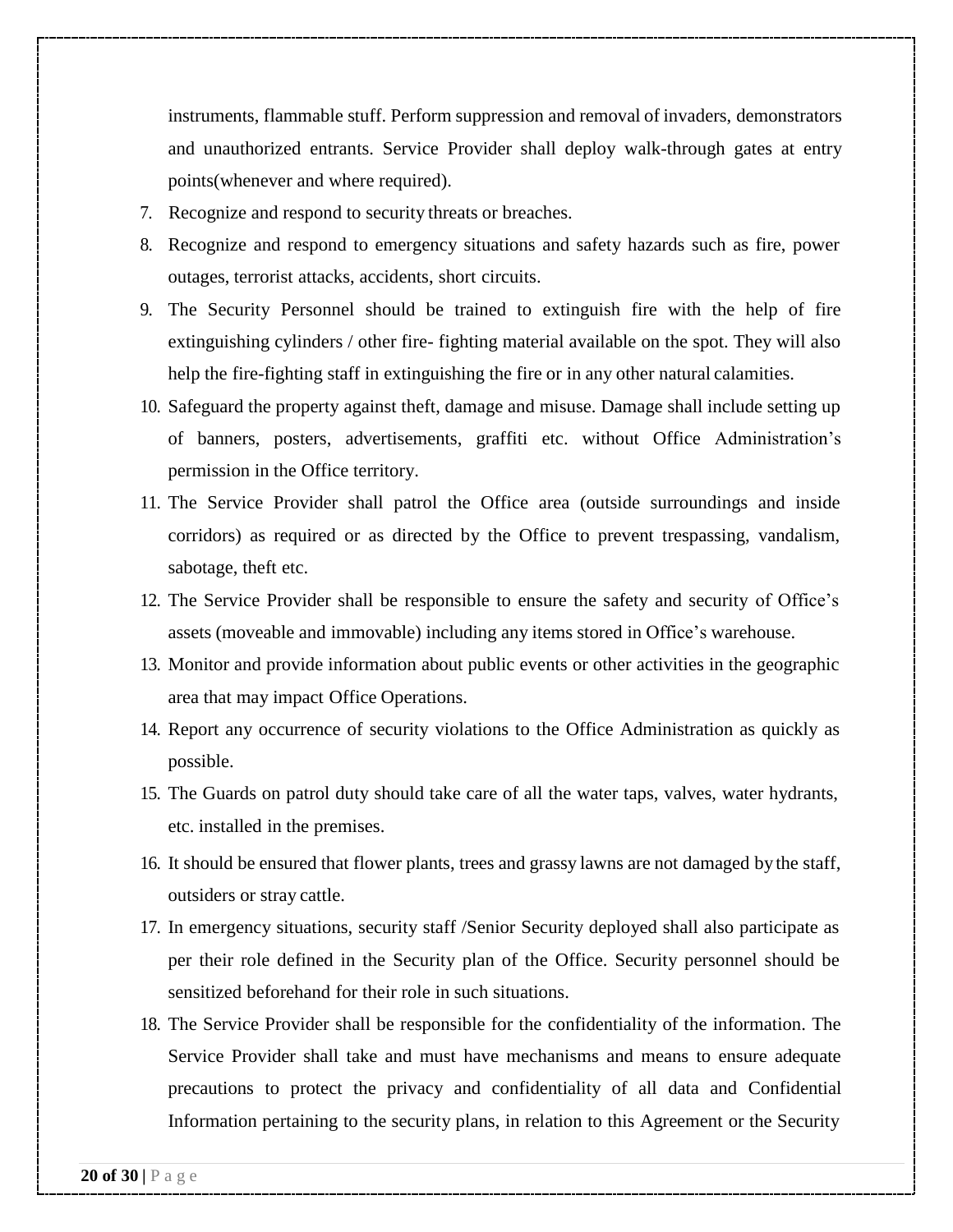Services. Neither the Service Provider nor any of the employees/agents shall discuss nor disclose verbally or in writing any information regarding any of the internal security operations with any uninvolved persons or agencies without prior written approval from the Office Administration.

- 19. In case, a security guard is not performing his duties well, he shall be served a warning letter by Office administration and if, after one week, he is still not able to perform his duty, service provider will replace the staff. However, administration reserves theright to ask Service Provider to replace any security personnel without any reason.
- 20. Any other duties/responsibilities assigned by the Office Administration may be incorporated in the agreement. The same shall also be binding on the Service Provider.
- 21. The Service contract include, but are not limited to, the following:
- 22. Conduct periodic outside patrols and periodically roam floors. Inspect packages, briefcases, purses, duffel bags, and other items being brought into or being removed from premises of the building.
- 23. Endeavor to prevent the occurrence of fires, explosions, collapses, and other catastrophes. In such event, Contractor will summon appropriate response agencies and then notify to the concerned authorities in accordance with applicable orders and policies; assist in minimizing the effects thereof; and assist in restoring the area to a safe condition.
- 24. Provide escorts for dignitaries/high ups, as required.
- 25. Provide key and lock support to include unlocking and locking services.
- 26. Prevent unauthorized access to Society Office and Record Rooms.
- 27. Check all floors as personnel leave for the day to insure that lights and any other electrical units are turned off.
- 28. Traffic Control: Serve if required in traffic direction; control and monitor admittances to parking areas during high ups visits.
- 29. Key Control: Receive and account for keys to the building, various offices, chain locks, etc.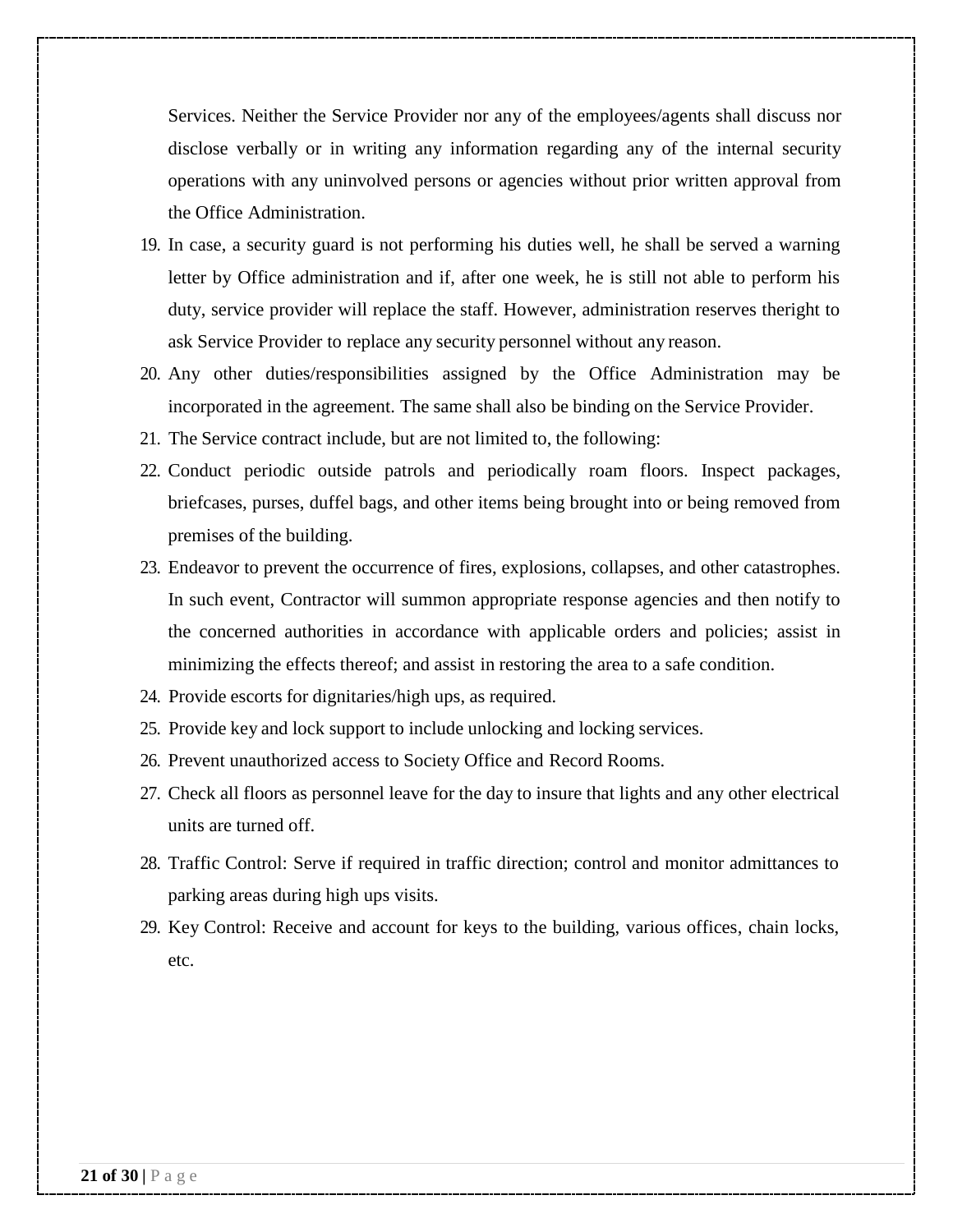#### **Security Staff Requirements:**

- 1. Service Provider will supply all the staff necessary to complete the duties as mentioned in the Bidding Documents.
- 2. The Service Provider shall be responsible for furnishing all fire arms, uniforms, flashlights, batteries, cellular phones / communication devices, detectors and other related equipment.
- 3. Arms shall be in working condition at all the time. Armed Guards must be equipped with sufficient cartridges
- 4. All arms must be licensed in the name of the company.
- 5. The Security Guard on duty shall not leave the premises until his reliever reports for duty.
- 6. An authorized representative of the Service Provider shall ensure his/her presence at short notice when required by the administration.
- 7. Service Provider will provide additional staffing, as requested by the Office, for special events. These special events will require the Service Provider to provide staffing outside of our normal working hours.
- 8. The Service Provider shall be responsible for all acts done by the personnel engaged by it. The Service Provider shall at all-time use all reasonable efforts to maintain discipline and good order amongst its personnel and ensure that all its personnel are aware of the code of conduct governing the services including the Security Services.
- 9. The Service Provider shall ensure that it does not engage or continue to engage any personnel with criminal record / conviction or otherwise undesirable persons and shall bar such person from participating directly or indirectly in the provision of Security Services.
- 10. Minimum desired standards of personnel shall be as below:

Medically fit

Physically fit;

Must provide medical fitness certificates of deputed staff

11. All SecurityGuards assigned must be alert, punctual, physically fit, in good health, without physical/mental abnormalities/defects which could interfere with the performance of his/her duties including good vision without color blindness. They should possess good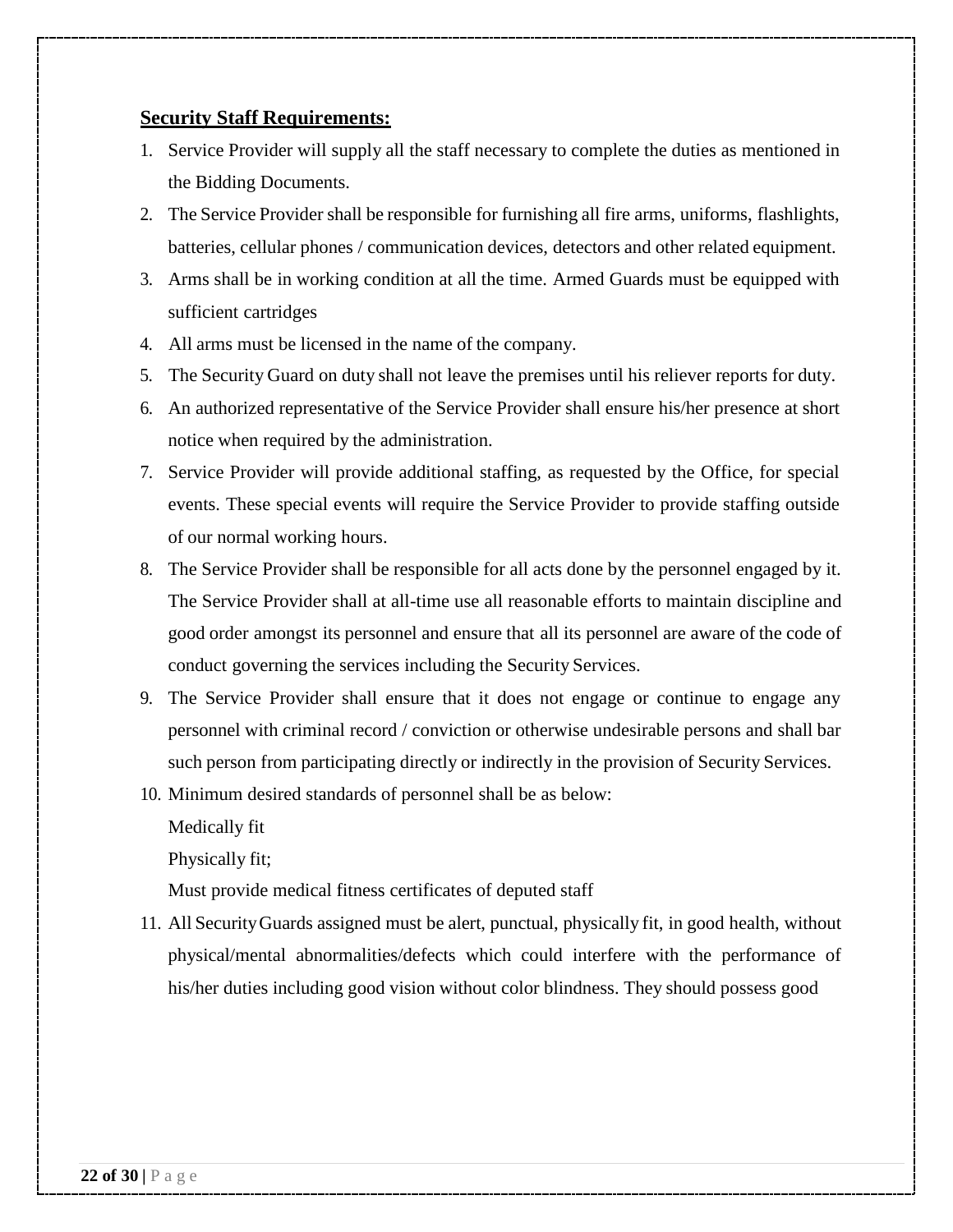physique, necessary skills, knowledge, expertise and experience to satisfy the requirements of the security work involved. They should not be suffering from any contagious/major diseases

- 12. The Service Provider's staff appearance will be influential in creating a good image of Office. Their appearance shall set a good example. The Service Provider shall ensure that guard personnel at all times present a neat and clean appearance, paying particular attention to their personal hygiene, bearing, uniform, and equipment.
- 13. If the assigned officer does not report on duty on time, the Service Provider is required to send a replacement officer immediately, without jeopardizing the security.
- 14. During non-operational hours, the Security Personnel will check all doors to ensure that they are locked, inspect all areas by turning on a minimum number of lights, check for open windows, running or dripping water.
- 15. The Security Personnel shall take appropriate action to preclude or minimize loss and render reports of all incidents, accidents, property damage, and maintain all records in connection with the duties and responsibilities of the security force. They shall comply with inspection rounds requirement.
- 16. The Service Provider shall nominate a focal person (manager or head supervisor), to engage regularly with the Office administration. The Service Provider shall ensure 24/7 availability of such focal person. Office administration will engage this focal person to resolve day-to-day queries.
- 17. The Qualification & Experience of Security Personnel are as follows;

| SR# | <b>Manpower</b><br><b>Description</b> | <b>Qualifications &amp; experience</b>                                                                                                                                         |
|-----|---------------------------------------|--------------------------------------------------------------------------------------------------------------------------------------------------------------------------------|
|     | Security                              | Job Description: (As listed in scope of services)                                                                                                                              |
|     | Supervisor/Shift                      |                                                                                                                                                                                |
|     | Supervisor                            | Minimum experience: Retired Army personal of NCO rank                                                                                                                          |
|     | <b>Security Personnel</b>             | <b>Minimum experience</b> At-least 3 Years as security guard having<br>valid training certificate from approved training center or ex-<br>serviceman)<br>Age: 25 Years & Above |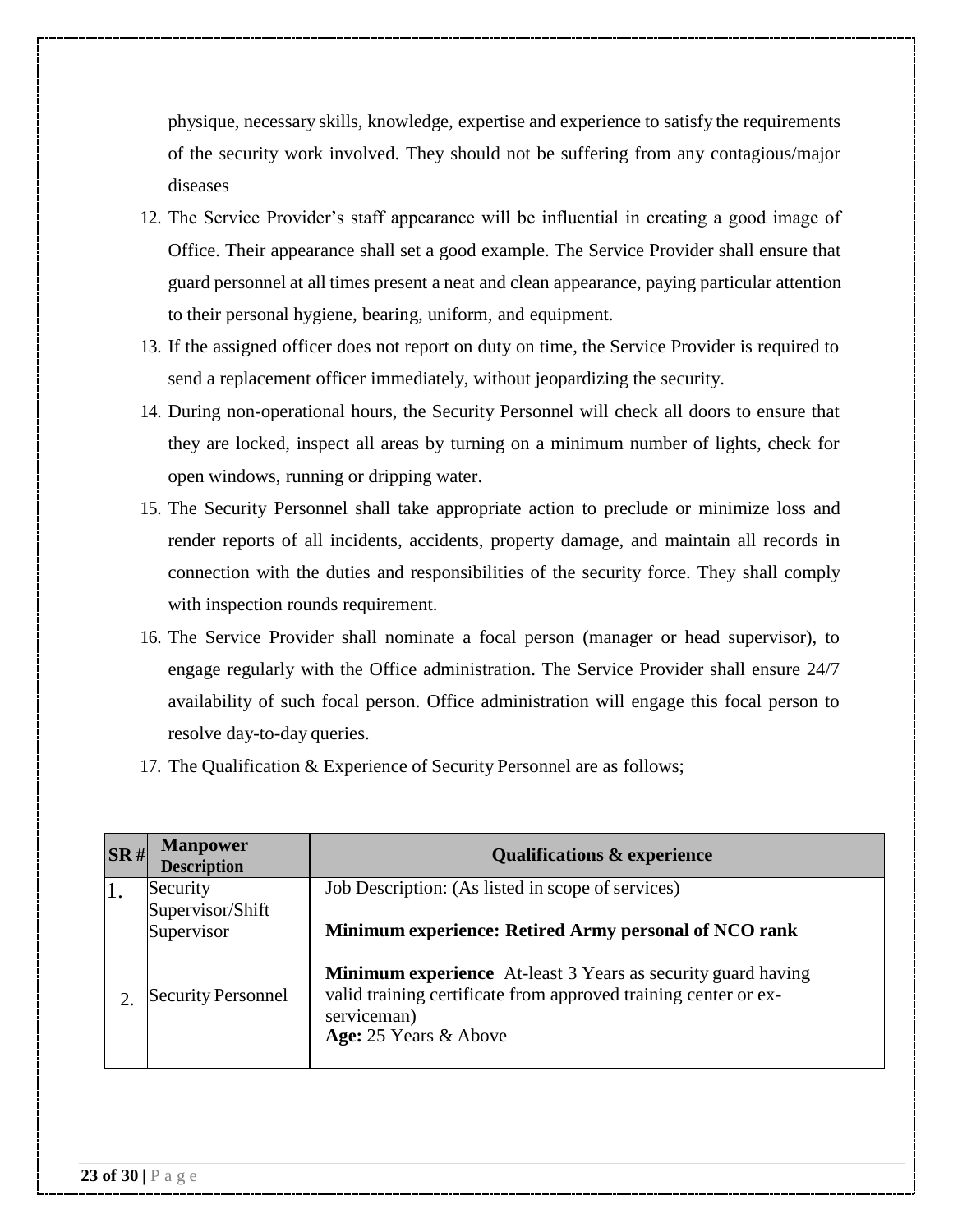### *Annexure-II*

## **List of Supplies / Security Equipment**

| Sr.#           | <b>Description</b>                                                    | <b>Tentative Number Required (Mandatory)</b> |
|----------------|-----------------------------------------------------------------------|----------------------------------------------|
|                | Weapons (Fire arms) Pump Action                                       | 02 Nos                                       |
| $\overline{2}$ | Pistol 30 bore                                                        | $03$ Nos                                     |
| 5              | <b>Hand Metal Detectors</b>                                           | $02$ Nos                                     |
| 6              | Bottom view mirror                                                    | $02$ Nos                                     |
|                | Waki Taki Sets alongwith base                                         | $02$ Nos                                     |
| 8              | Uniform including Shirt & Trousers, Cap Shoes<br>Belt, Name Tag, etc. | For all Security Staff                       |

### **Penalties**

| Sr# | <b>Description</b>                                                     | Penalty charges in case of non-availability of<br>equipment / tools (in PKR) |
|-----|------------------------------------------------------------------------|------------------------------------------------------------------------------|
|     | Weapons (Fire arms)                                                    | $200/-$ (per shift / per missing gun or<br>ammunition)                       |
|     | <b>Hand Metal Detectors</b>                                            | 200/- (per shift / per missing detector)                                     |
|     | Uniform including Shirt & Trousers, Cap<br>Shoes, Belt, Name Tag, etc. | $200/$ - (per shift / per guard)                                             |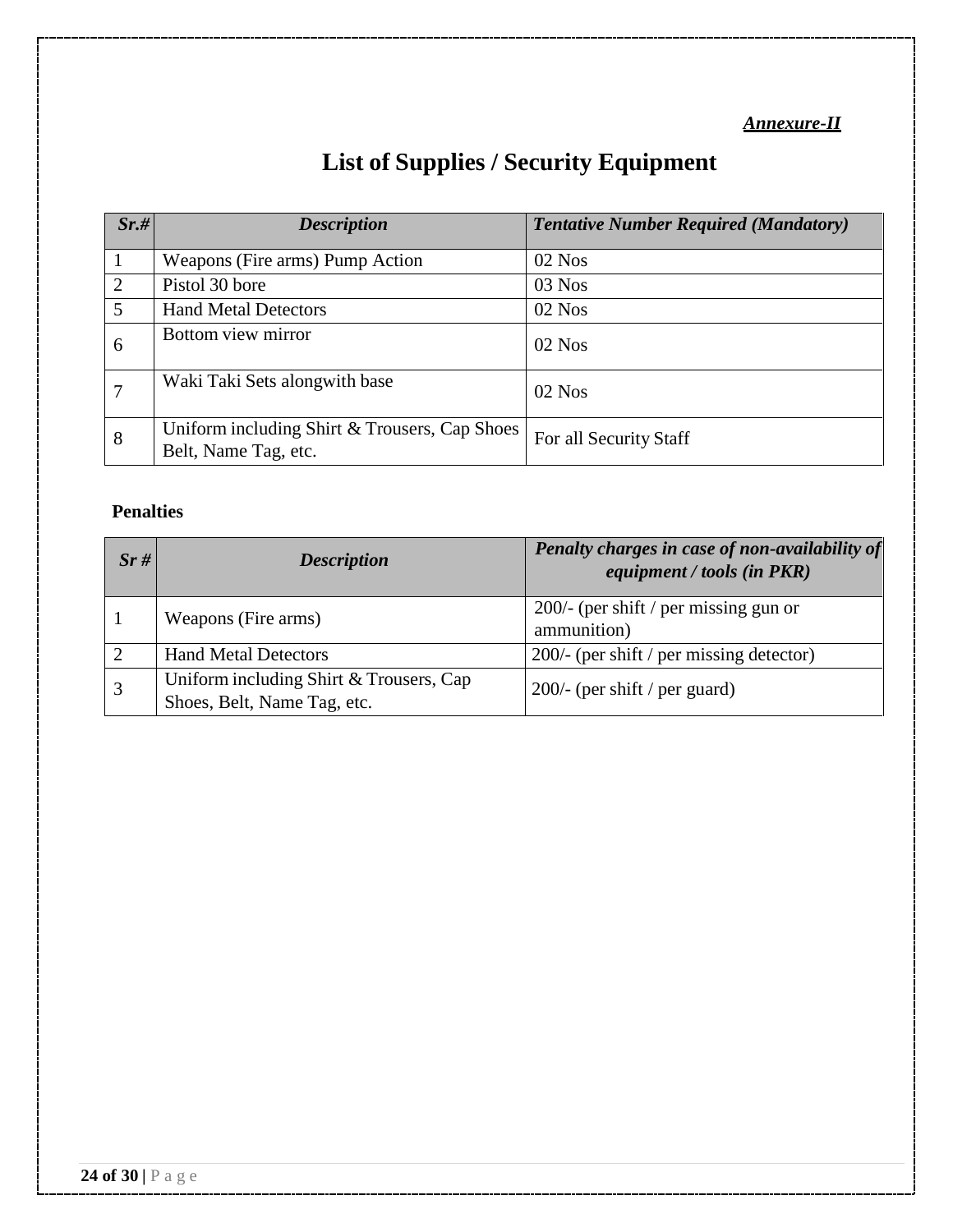#### **ANNEXURE–III**

## **BID FORM**

Date:

Tender No:

Name of the Item:

*To: [Name and address of Procuring Agency]*

Respected Sir

Having examined the bidding documents including Addenda Nos. [insert numbers & Date of individual Addendum], the receipt of which is hereby acknowledged, we, the undersigned, offer to supply and deliver the Services under the above-named Contract in full conformity with the said bidding documents for the unit rate and sum of *[Total Bid Amount]*, *[Bid Amount in words]* andat the rates/unit prices described in the price schedule or such other sums as may be determined in accordance with the terms and conditions of the Contract. The amounts are in accordance with the Price Schedules attached herewith and are made part of this bid.

We undertake, we have no reservation to these Bidding Documents, if our bid is accepted, to deliver the Goods in accordance with the delivery schedule specified in the schedule of requirements.

If our bid is accepted, we undertake to provide a performance guarantee in the form, in the amounts, and within the times specified in the bidding documents.

We agree to abide by this bid, for the Bid Validity Period specified in the Bid Data Sheet and it shall remain binding upon us and may be accepted by you at any time before the expiration of that period.

Until the formal final Contract is prepared and executed between us, this bid, together with your written acceptance of the bid and your notification of award, shall constitute a binding Contract between us.

We understand that you are not bound to accept the lowest or any bid you may receive.

We undertake that, in competing for (and, if the award is made to us, in executing) the above contract, we will strictly observe the laws against fraud and corruption in force in Pakistan.

We confirm that we comply with the eligibility requirements as per the bidding documents.

Name and address of bidder

Amount and Currency

(if none, state "none")."

Dated this day of , 2022

Signature

(in the capacity of)

Duly authorized to sign bid for and on behalf of Attachment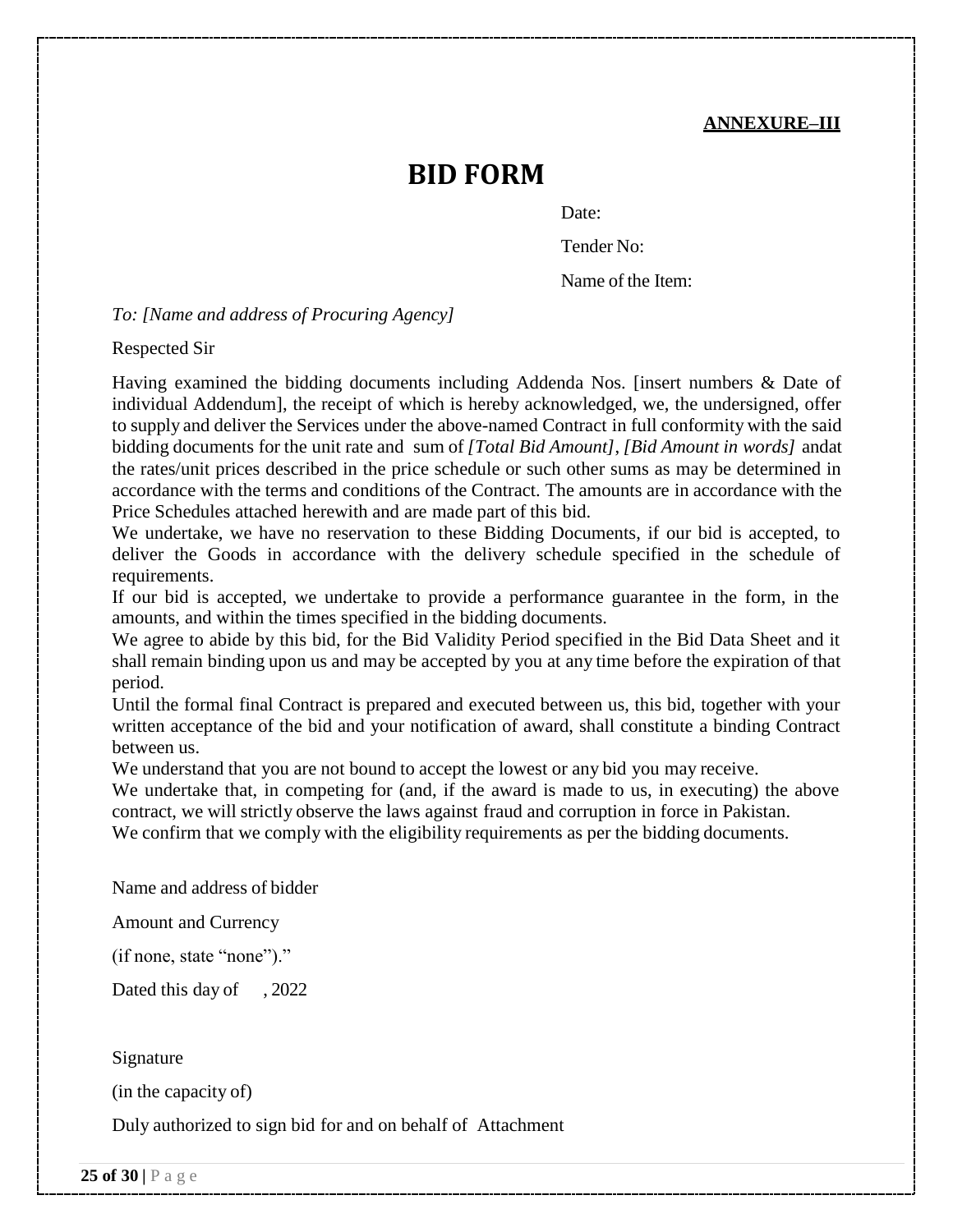## **SECURITY SERVICES FORMANAGEMENT FOR PGSHS, KHANEWAL**

**Name of Bidder:**

**Mailing Address:**

**Income Tax Registration No:**

**PRA Registration No:**

**Total Amount in Figure on monthly basis:**

**Total Amount in words on monthly basis:**

**Lowest Determination Factor = Total HR Cost on Monthly Basis including all applicable taxes**

> **Management Cost on Monthly Basis including all applicable taxes**

**+**

**Sign:**

**Designation:**

**Stamp:**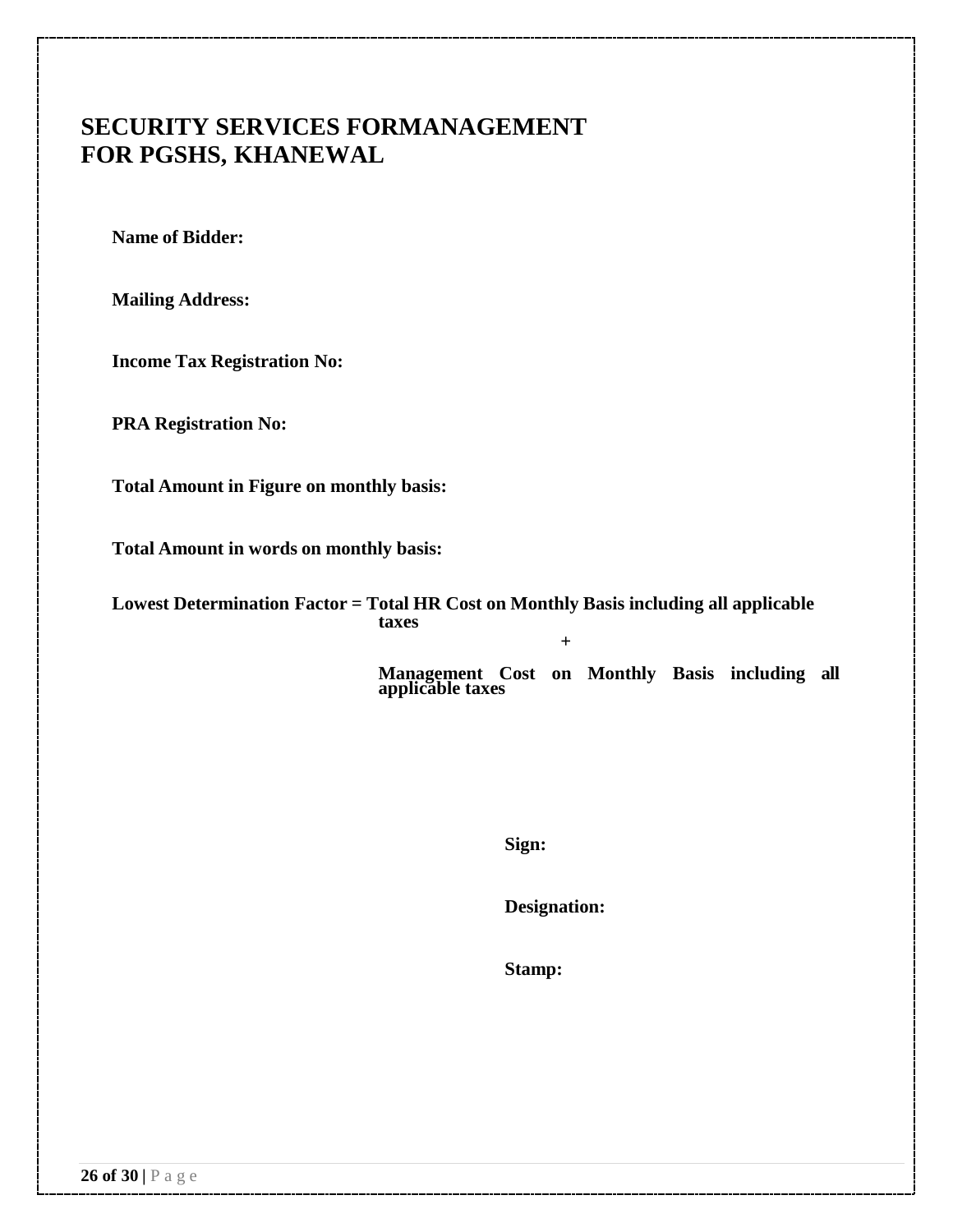#### **BREAKDOWN OF COST – HUMAN RESOURCE**

| <b>Description</b>                       | Unit Rate (PKR) per<br>worker per month<br>inclusive of all<br>applicable taxes | <b>Total Cost (in PKR) for 1</b><br><b>Month inclusive of all</b><br>taxes |
|------------------------------------------|---------------------------------------------------------------------------------|----------------------------------------------------------------------------|
|                                          |                                                                                 |                                                                            |
| Security Supervisor/ Shift<br>Supervisor |                                                                                 |                                                                            |
| Security<br>Personnel (Male / female)    |                                                                                 |                                                                            |
| Ex-Army Guards                           |                                                                                 |                                                                            |
| Management                               |                                                                                 |                                                                            |
| Cost                                     |                                                                                 |                                                                            |
|                                          | Total                                                                           |                                                                            |

*Number of security personnel vis-à-vis may be increased or decreased as per requirement.* However, the approved prices shall remain the same. Security Supervisors should be ex*army*

*Note: The Bidder shall have to submit the complete Bid, for Scheme as mentioned above, failing which the offer will be rejected.*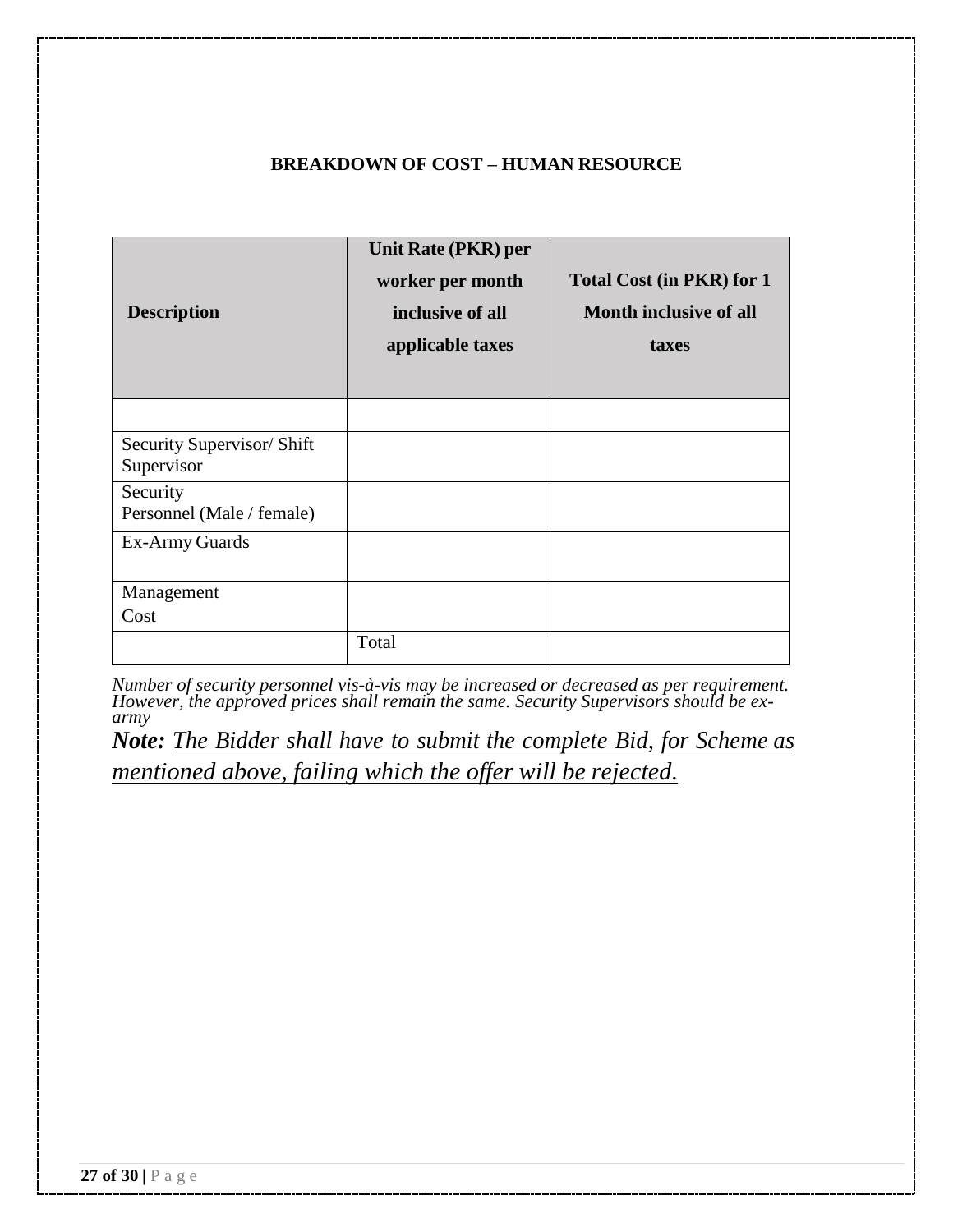#### *ANNEXURE–IV*

#### **FORM OF PERFORMANCE SECURITY**

To:

Project Director PGSHF Scheme, Khanewal

PERFORMANCE SECURITY NO.............................. (the **Guarantee**)

We,  $[\bullet]^3$ , being the Guarantee issuing bank (the **Issuing Bank**) understand that  $[\bullet]$  a company incorporated under the laws of [●] having its registered office located at [●] (the **Service Provider**) has been selected as the successful bidder following a tendering process for the Procurement of Security Services for \*\* Name\*\*.

Further, we understand that pursuant to such tender process, the Service Provider is required to provide \*\* Name\*\* with a performance bond equal to PKR (05% of annual quoted price of contract).

The above premised, We (the Issuing Bank) hereby undertake irrevocably and unconditionally to payto \*\*Name\*\*, without any notice, reference or recourse to the Service Provider or to any other entity or without any recourse or reference to the Contract, any sum or sums (or any part thereof) equivalent in aggregate up to but not exceeding a maximum amount of: PKR

#### (The **Guaranteed Amount**)

<sup>3</sup>Insert name of Issuing Bank;

at sight and immediately, however not later than within five (5) business days from the date of receipt of the \*\* Name\*\* first written demand (the **Demand**) at the Issuing Bank's offices located at [●], such Demand shall state that the Service Provider is entitled to make a demand under the Guarantee and shall set out the total amounts demanded.

The Demand shall only be honored by us, if it is made by and bears the signature of the CEO, MANAGEMENT of\*\* Name\*\*.

We, the Issuing Bank, shall unconditionally honour a Demand hereunder made in compliance with this Guarantee at sight and immediately on the date of receipt of your Demand, as stated earlier, and shall transfer the amount specified in the Demand to the bank account, as notified in the Demand, in immediately available and freely transferable funds in the currency of this Guarantee, free and clear of and without any set-off or deduction for or on account of any present or future taxes, levies, imposts, duties, charges, fees, deductions or withholdings of any nature whatsoever and by whomsoever imposed.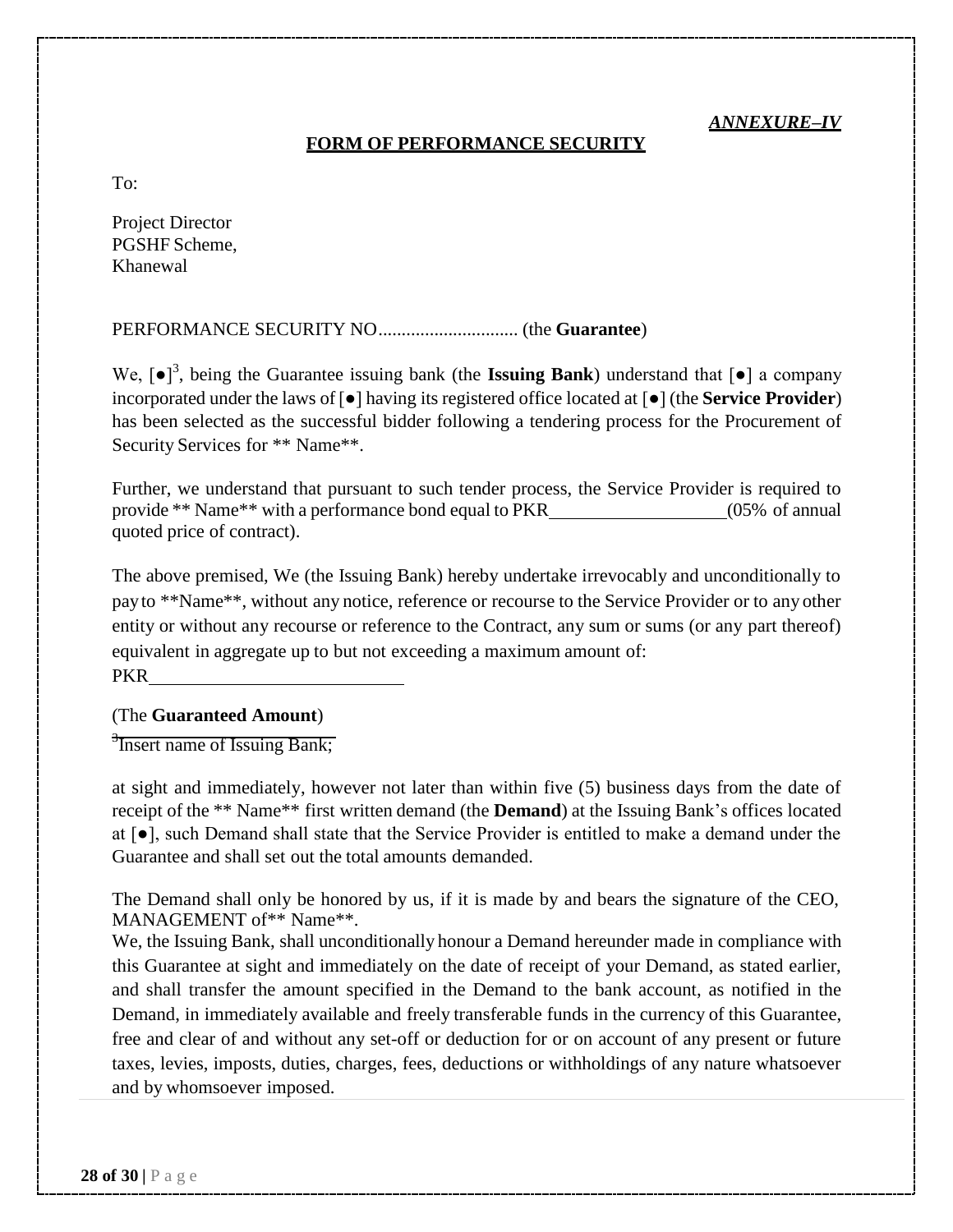This Guarantee shall come into force and shall become automatically effective upon the signing of the contract between \*\* Name\*\* and Service Provider.

After having come into force, this Guarantee and our obligations hereunder will expire on [*Insert date and time*] (the **Guarantee Expiry Hard Date**) (6-months after the expiry of the contract) provided that, in the event that the Procuring Agency issues a Demand to the Issuing Bank on or immediately prior to the Guarantee Expiry Hard Date, the Issuing Bank shall honour that Demand. Upon expiry, this Guarantee shall be returned to the Service Provider without undue delay. Multiple Demands may be made by \*\* Name<sup>\*\*</sup> under this Guarantee but our aggregate liability will be restricted up to the Guaranteed Amount.

We hereby agree that any part of the Contract may be amended, renewed, extended, modified, compromised, released or discharged by mutual agreement between \*\* Name\*\* and the Service Provider without in any way impairing or affecting our liabilities hereunder without notice to us and without the necessity for any additional endorsement, consent or guarantee by us.

This Guarantee for its validity period shall not be affected in any manner by any change in our constitution or of the Service Provider's constitution or of their successors and assignees and this

Guarantee shall be legally valid, enforceable and binding on each of their successors and permitted assignees.

All references to any contract or other instruments are byway of reference only and shall not affect our obligations to make payment under the terms of this Guarantee.

\*\* Name\*\* may not assign / transfer or cause or permit to be assigned or transferred any of its rights, title, interests and benefits of this Guarantee without our prior written consent, which consent shall not be unreasonably withheld or delayed.

If one or more of the provisions of this Guarantee are held or found to be invalid, illegal, or unenforceable for any reason whatsoever, in any respect, any such invalidity, illegality, or unenforceability of any provision shall not affect the validity of the remaining provisions of this Guarantee.

We hereby declare and confirm that under our constitution and applicable laws and regulations, we have the necessary power and authority, and all necessary authorizations, approvals and consents thereunder to enter into, execute, deliver and perform the obligations we have undertaken under this Guarantee, which obligations are valid and legally binding on and enforceable against us under the applicable laws and under the laws of the jurisdiction where this Guarantee is issued. Further, that the signatory (ies) to this Guarantee is/are our duly authorized officer(s) to execute this Guarantee.

\*\*Signed by authorized signatory\*\*